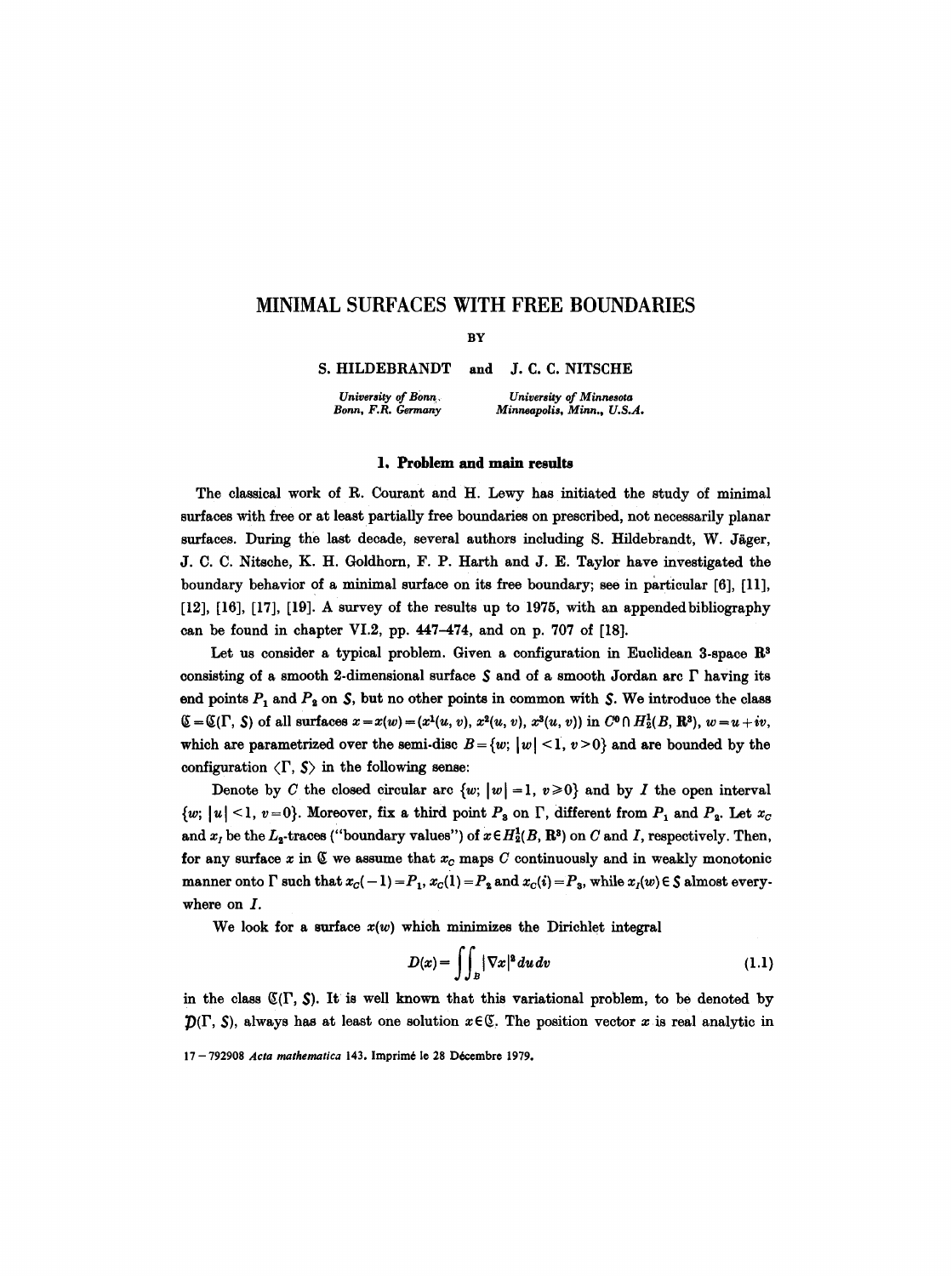## 252 **s. HILDEBRANDT AND J. C. C. NITSCHE**

B and satisfies there the conditions

$$
\Delta x = 0 \tag{1.2}
$$

and

$$
|x_u|^2 = |x_v|^2, \quad x_u \cdot x_v = 0. \tag{1.3}
$$

In other words, every solution of  $\mathcal{D}(\Gamma, S)$  is a minimal surface which is bounded in a weak sense by the configuration  $\langle \Gamma, \mathcal{S} \rangle$ . It is a matter of record that  $x(w)$  also minimizes the area functional

$$
A(x) = \int\!\!\int_B |x_u \wedge x_v| \, du \, dv
$$

in the class  $\mathfrak{C}(\Gamma, S)$ ; see [6], [16].

There exists satisfactory information concerning the boundary behavior of a solution  $x$ of  $D(\Gamma, S)$  near the "fixed" boundary; see [18], chapter V.2.1, pp. 281-325. In particular, if  $\Gamma$  is a regular arc of class  $C^{s+\alpha}$ ,  $s=1, 2, ..., 0<\alpha<1$ , then  $x \in C^{s+\alpha}(B \cup C_0, \mathbb{R}^3)$  where  $C_0 = \text{int } C = \{w; |w| = 1, v > 0\}.$  However, the investigations regarding the behavior of a solution surface near the free part of its boundary and the nature of its trace have not yet reached a final stage. For the present, the best result is the following ([17], [19]):

Every solution of  $\mathcal{D}(\Gamma, S)$  belongs to the class  $C^{s+\alpha}(B \cup I, \mathbb{R}^3)$ , provided that S is a regular surface of class  $C^{s+\alpha}$ ,  $s=1, 2, ..., 0<\alpha<1$ , without boundary and satisfies a local chord-arc condition.

That is,  $S$  can be for instance a sphere, a torus or a plane, but the theorem generally does not apply to surfaces  $\mathcal S$  with boundary. A typical example of such a surface is the finite portion of a plane. On the other hand, these are just the examples with which the experimenter is often confronted; cf. figures  $1-3(1)$ . It is the aim of the present paper to supply a regularity theorem for the solutions of  $\mathcal{D}(\Gamma, S)$  yielding regularity up to the free boundary even in cases when the boundary of the supporting surface  $S$  is non-void. For this we shall assume that  $S$  is a part of a larger complete surface  $J$  without boundary which is obtained from  $J$  by finitely many cuts along closed and mutually non-intersecting Jordan curves  $\Gamma_1, \Gamma_2, \ldots, \Gamma_N$ . As examples we can consider the finite simply-connected portion of a plane, or a hemi-sphere  $S$  as part of a sphere cut out by an equator  $\Gamma_1$ , or a triply-connected plane domain  $\mathcal S$  which is cut from a plane  $\mathcal T$  by three closed curves  $\Gamma_1, \Gamma_2$  and  $\Gamma_3$  (figures 1, 2). Our approach consists in treating  $\mathcal{D}(\Gamma, \mathcal{S})$  as a Signorini problem, that is, as a variational problem with a "thin obstacle" on the supporting sur-

<sup>(1)</sup> In experiments with the configuration of figure 2 one may observe occasionally also a threesheeted surface system having two free traces which follow either side of "hole", as well as a branch line along which the three sheets meet at an angle of  $120^\circ$ . Such an aggregate of minimal surfaces is not a solution of problem  $\mathcal{D}(\Gamma, \mathcal{S})$ , but can be transformed into one if one of the surfaces is broken.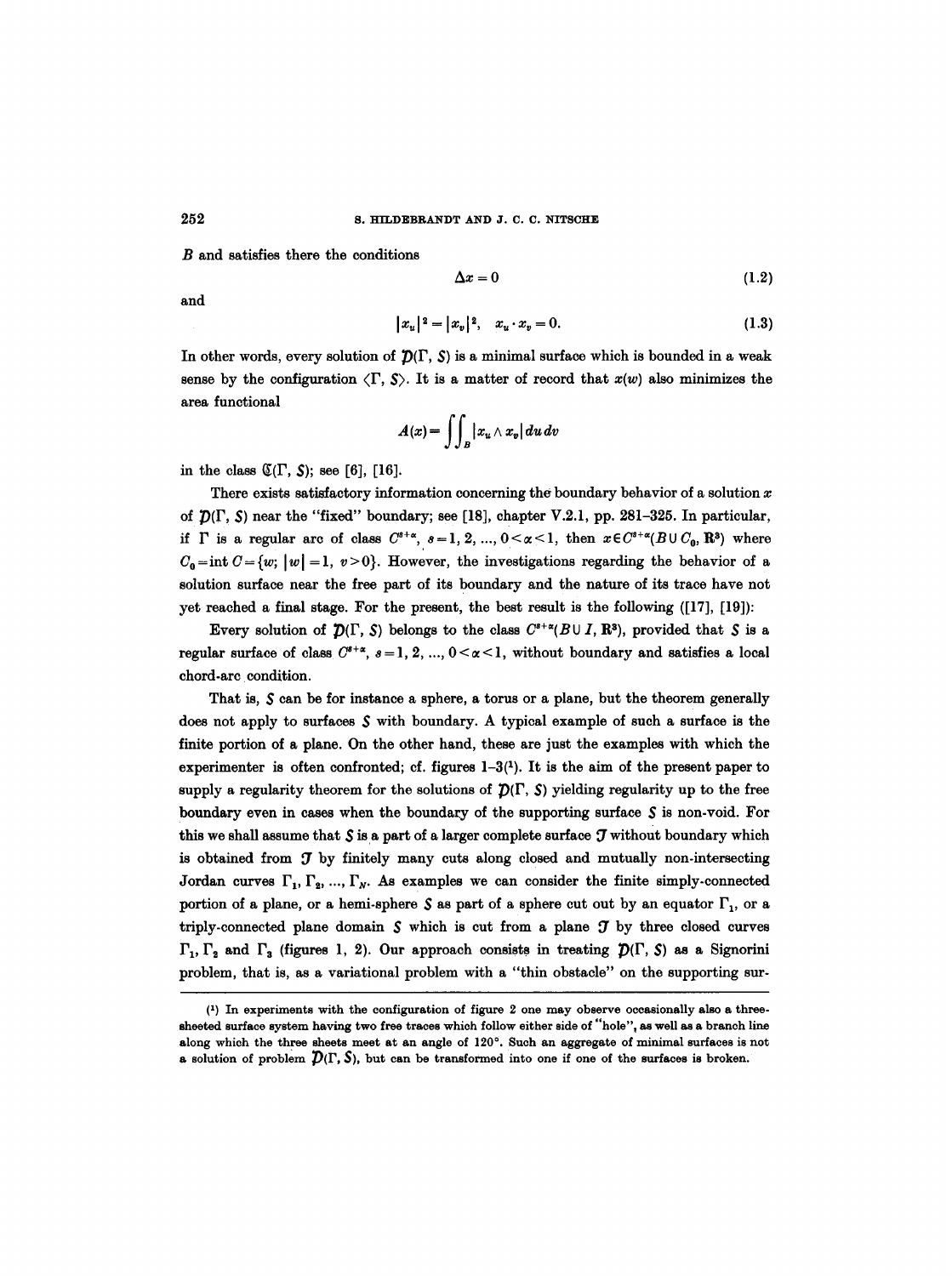

face J, the obstacle being formed by the curves  $\Gamma_1, \Gamma_2, ..., \Gamma_N$ . For scalar equations the Signorini problem has been studied by many authors; cf. [3] and [4] for a bibliography. We know that under natural conditions on the variational problem there exist Lipschitz continuous solutions. The results include the case of harmonic functions and that of non-parametric minimal surfaces. In two recent papers [3], [4], J. Frehse found an important improvement. By a remarkable combination of Widman's .hole filling technique and Moser's iteration procedure he proved that a Lipschitz continuous solution of a scalar Signorini problem is in fact of class  $C<sup>1</sup>$  up to the thin obstacle. C. Gerhardt [5] has considered the problem for non-parametric minimal surfaces. The results mentioned do not apply to the problems considered in the present paper, however, since we deal with parametric minimal surfaces, that is, with systems of differential equations. We shall prove an analogue to Frehse's result proceeding in four steps:

First, we prove that every solution  $x(w)$  of  $\mathcal{D}(\Gamma, S)$  satisfies a Morrey condition on  $B \cup I$ . From this it follows that x is Hölder continuous in  $B \cup I$ . This fact is already contained in [11], [16], but for the sake of readability we include a self contained proof. We then apply the technique of [10] to derive  $L_2$ -bounds for the second derivatives of x on every compact subset of  $B \cup I$ . The crucial step is the third one. Introducing new

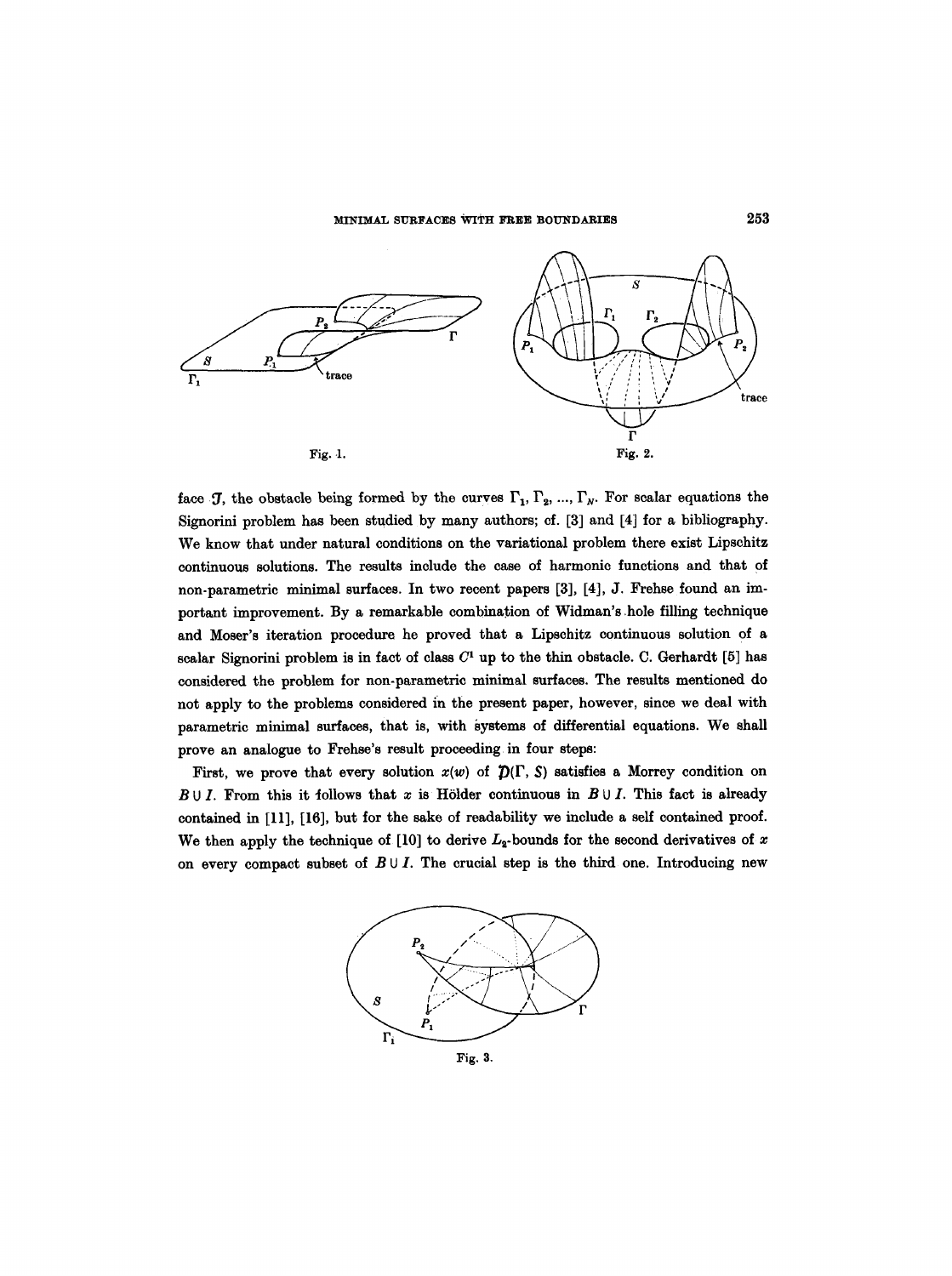#### 254 S, HILDEBRANDT AND J. C. C. NITSCHE

coordinates in  $\mathbb{R}^3$  near  $\mathcal{S}$ , which are chosen in an appropriate way, we are able to split off from the variational inequality for  $\mathcal{D}(\Gamma, S)$  a boundary value problem for only two functions which can be treated by potential theoretic means. The derivatives of the third coordinate function are connected with the derivatives of the two other coordinate functions via certain conformality relations. In this way it will be seen that  $x$  belongs to the regularity class  $C<sup>1</sup>$ . In the final step we discuss the differential geometric behavior of the trace curve  $x(u, 0)$ ,  $u \in I$ , along which the minimal surface x intersects the supporting surface \$. Adapting an idea from [8], [9], [15] and using the well known asymptotic formula due to Hartman and Wintner [7], we obtain an asymptotic representation for  $x<sub>w</sub>$  on I which in turn yields the desired properties of the trace. We find that the trace is a regular  $C<sup>1</sup>$ -curve except in the (isolated) branch points of odd order where the non-oriented tangent is still continuous, but the tangent direction jumps by 180 degrees. Both phenomena occur in the experiments, as can be seen from figures 1 and 3.

Nevertheless, it is interesting to describe conditions on  $\Gamma$  and  $\mathcal S$  which exclude the appearance of cusps in the trace. This matter will be discussed in a forthcoming paper of the authors.

An explicit example of a minimal surface whose trace has a cusp on the boundary of  $S$  can be obtained from Henneberg's surface ([18], § 154):

> $x^1 = 2 \sinh u \cos v - \frac{2}{3} \sinh 3u \cos 3v$  $x^2 = 2 \cosh 2u \cos 2v - 2$  $x^3 = 2 \sinh u \sin v + \frac{2}{3} \sinh 3u \sin 3v.$

This surface intersects the plane  $x^3 = 0$  in Neill's parabola  $9(x^1)^2 = (x^2)^3$ . Figures 4, 5 depict two views of parts of Henneberg's surface.(1) The part in figure 4 corresponds to the domain  $\{w; |w| \le 0.64, v \ge 0\}$  with the square  $|x^1| \le 1, |x^2-1| \le 1$  in the plane  $x^3=0$  as supporting surface  $\mathcal{S}$ . The  $x^3$ -axis is a line of symmetry for the surface, and the arc **F**—image of  $\{w; |w| = 0.64, v \ge 0\}$ —has a closed convex curve as its projection onto the  $(x<sup>2</sup>, x<sup>3</sup>)$ -plane. In view of a new uniqueness theorem, to be published elsewhere, the surface is, in fact, a solution of problem  $D(\Gamma, S)$ . For small values of the variable w we have expansions

$$
x^{1} = \text{Re}\left\{-\frac{8}{3}w^{3} + \ldots\right\}, \quad x^{2} = \text{Re}\left\{4w^{2} + \ldots\right\}, \quad x^{3} = \text{Re}\left\{-4iw^{2} + \ldots\right\} \tag{1.4}
$$

from which it is seen that  $w = 0$  is a branch point of order one on the minimal surface.

We wish to point out that our technique works as well in the case of minimal surfaces

<sup>(1)</sup> Figure 5 was kindly prepared by Dr. I. Haubitz at the Rechenzentrum of the University Würzburg.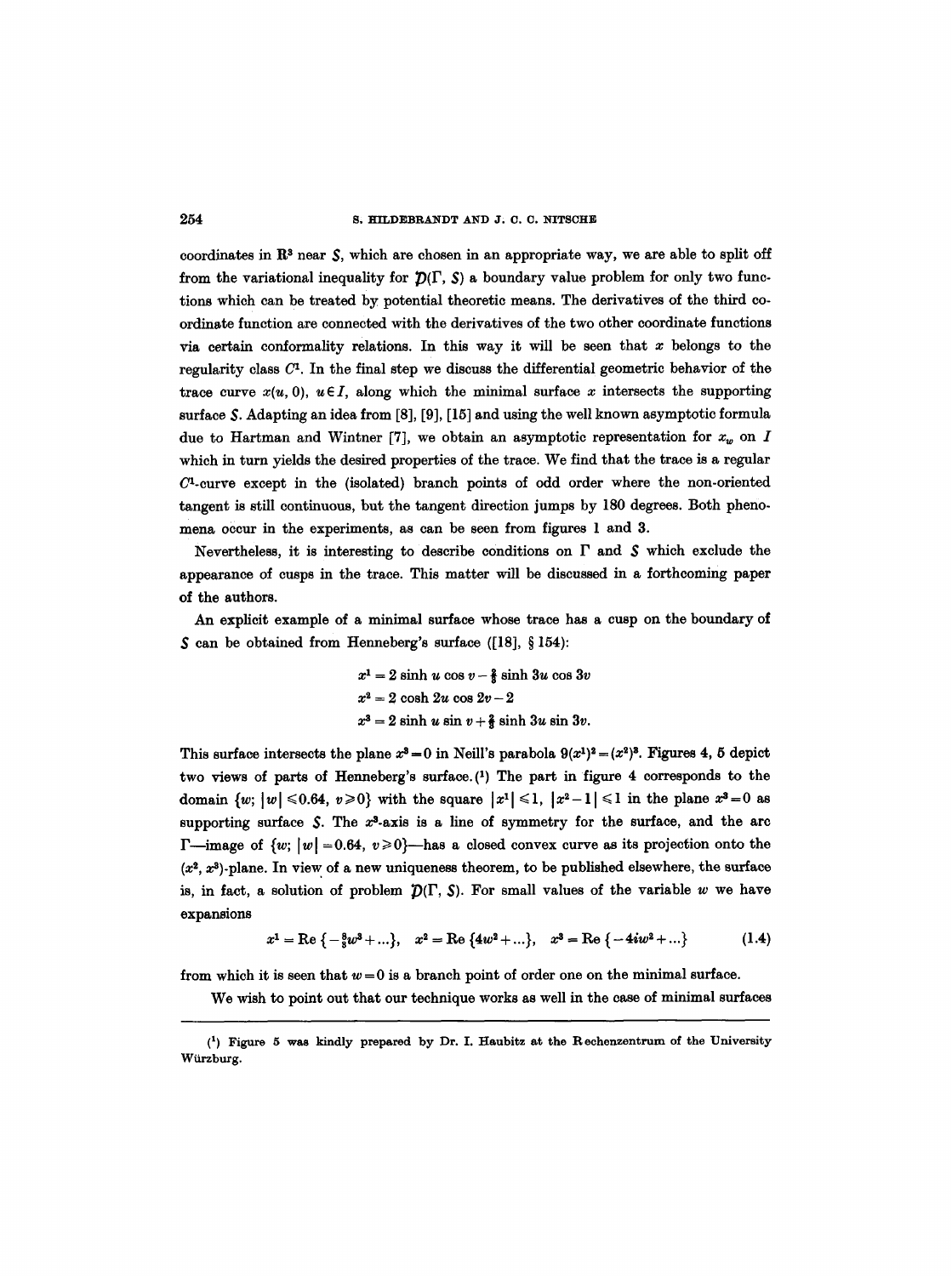

which may assume a completely free boundary on a surface  $S$ . A typical example is shown in figure  $6$  where  $S$  has the shape of a distorted napkin-ring.

Finally, we mention that the actual minimum property of a solution of  $\mathcal{D}(\Gamma, S)$  is only used in the first step, while the other steps of the regularity proof rest merely on the assumption that x is a stationary minimal surface bounded by the configuration  $\langle \Gamma, \mathcal{S} \rangle$ .

# **2.** Growth of the Dirichlet integral of a solution of  $\mathcal{D}(\Gamma, \mathcal{S})$

*Definition.* A set  $S$  in  $\mathbb{R}^3$  is said to satisfy a (local) chord-arc condition if there exist constants  $M \geq 1$  and  $\delta > 0$  such that any two points  $x_1$  and  $x_2$  on  $S$  of distance  $|x_2 - x_1| \leq \delta$ can be connected in  $S$  by an arc whose length is bounded by  $M|x_2-x_1|$ .

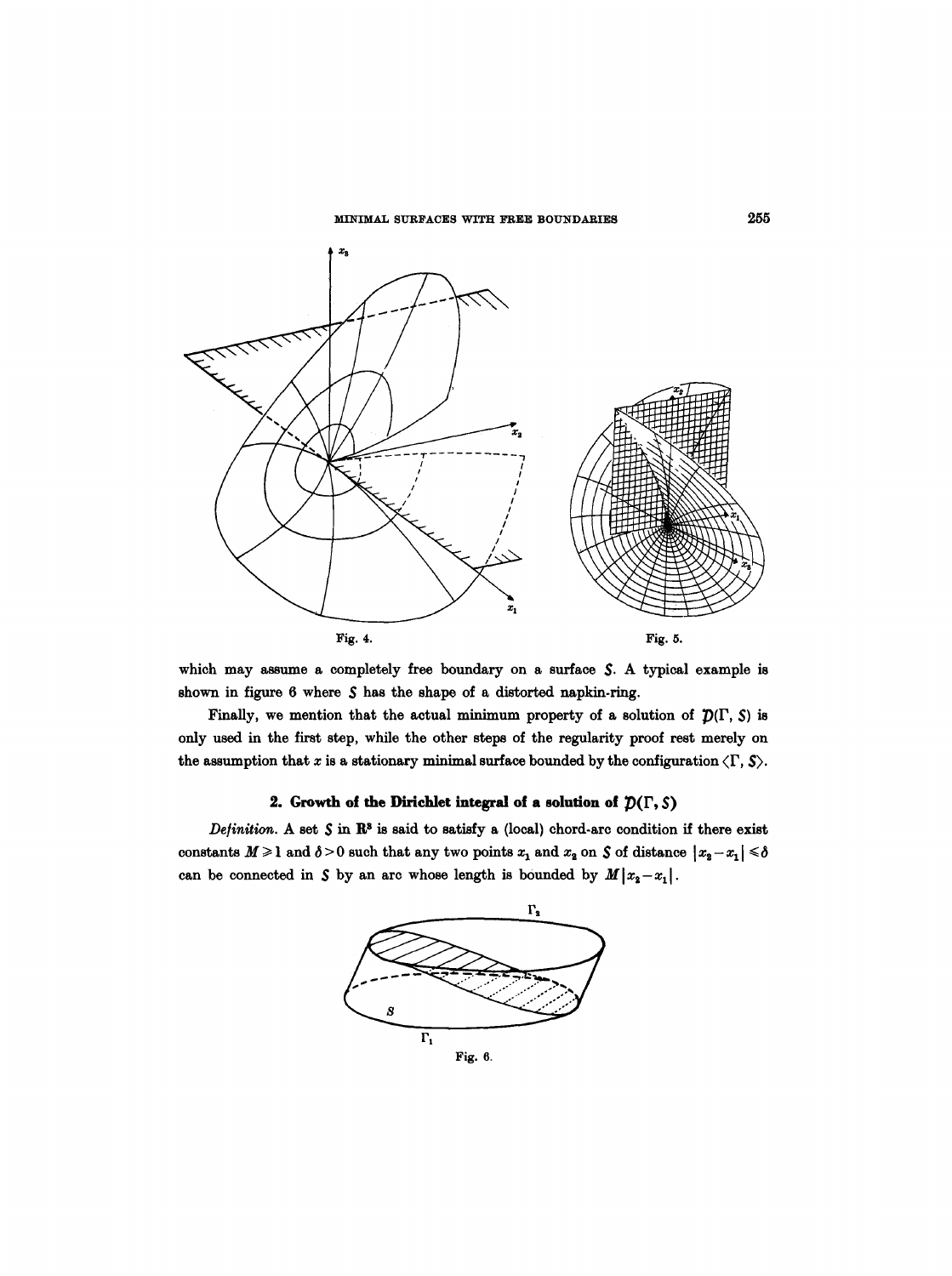It is not difficult to see that every compact regular  $C<sup>1</sup>$ -surface, with or without boundary, satisfies a chord-arc condition. On the other hand, an unbounded surface will in general not satisfy such a condition, even if it is of the regularity class  $C^{\infty}$ .

The aim of the present section is the proof of the following result:

**THEOREM** 1. Suppose that  $x = x(u, v)$  is a solution of the problem  $\mathcal{D}(\Gamma, \mathcal{S})$ . Assume that *<i>\$* satisfies a chord-arc condition with constants M and  $\delta$ , and set  $e = \inf \{D(z); z \in \mathbb{C}(\Gamma, S)\} > 0$ . *Let d be a number in the interval*  $0 < d < 1$ , *and*  $Z_d = \{w \in B; |w| < 1 - d\}$ ,  $B_r(w_0) =$  $\{w, |w-w_0| \leq r\}$ . For every  $w_0 \in \overline{Z}_d$  and r in  $0 \leq r \leq \infty$  we have

$$
\iint_{B\cap B_r(w_0)} |\nabla x|^2 du dv \le (2r/d)^{2\mu} D(x) \tag{2.1}
$$

*where* 

$$
\mu = \min \{1/(1+M^2), \, \delta^2/(\pi e)\}.
$$
 (2.2)

*It follows that*  $x(u, v) \in C^{0+\mu}(\overline{Z}_d, \mathbb{R}^3)$ .

*Proof.* A solution x of  $\mathcal{D}(\Gamma, S)$  is harmonic in B and satisfies there the conformality relations (1.3), as well as the condition

$$
D(x) = e. \tag{2.3}
$$

For any point  $w_0 \in \overline{B}$  we define

$$
\Phi(r, w_0) = \iint_{B \cap B_r(w_0)} |\nabla x|^2 du dv. \tag{2.4}
$$

We shall prove first that, given any  $d \in (0, 1)$ , the inequality

$$
\Phi(r, w_0) \leqslant (r/d)^{2\mu} \Phi(d, w_0) \tag{2.5}
$$

holds for all  $r \in [0, d]$  and for every  $w_0 \in I$  satisfying  $|w_0| \leq 1-d$ .

For this purpose we fix an arbitrary  $w_0 \in I$  with  $|w_0| \leq 1-d$  and introduce the abbreviations  $B_r = B_r(w_0)$ ,  $\dot{S}_r = B \cap B_r(w_0)$ ,  $\Phi(r) = \Phi(r, w_0)$ . Introducing polar coordinates r,  $\theta$  around  $w_0$ , we write  $x(w) = x(w_0 + re^{i\theta}) = \xi(r, \theta)$ . Then

$$
\Phi(r) = \int_0^r \left\{ \int_0^{\pi} \left[ |\xi_{\varrho}(\varrho, \theta)|^2 + \frac{1}{\varrho^2} |\xi_{\theta}(\varrho, \theta)|^2 \right] \varrho \, d\theta \right\} d\varrho. \tag{2.6}
$$

There is a 1-dimensional null set  $\mathcal N$  such that

$$
\int_0^{\pi} |\xi_r(r,\theta)|^2 d\theta < \infty \quad \text{for} \quad r \in (0,d) - \mathcal{H}
$$

and that the absolutely continuous function  $\Phi(r)$  satisfies

$$
\Phi'(r) = \int_0^{\pi} \left\{ r \, |\xi_r(r,\theta)|^2 + \frac{1}{r} \, |\xi_\theta(r,\theta)|^2 \right\} d\theta
$$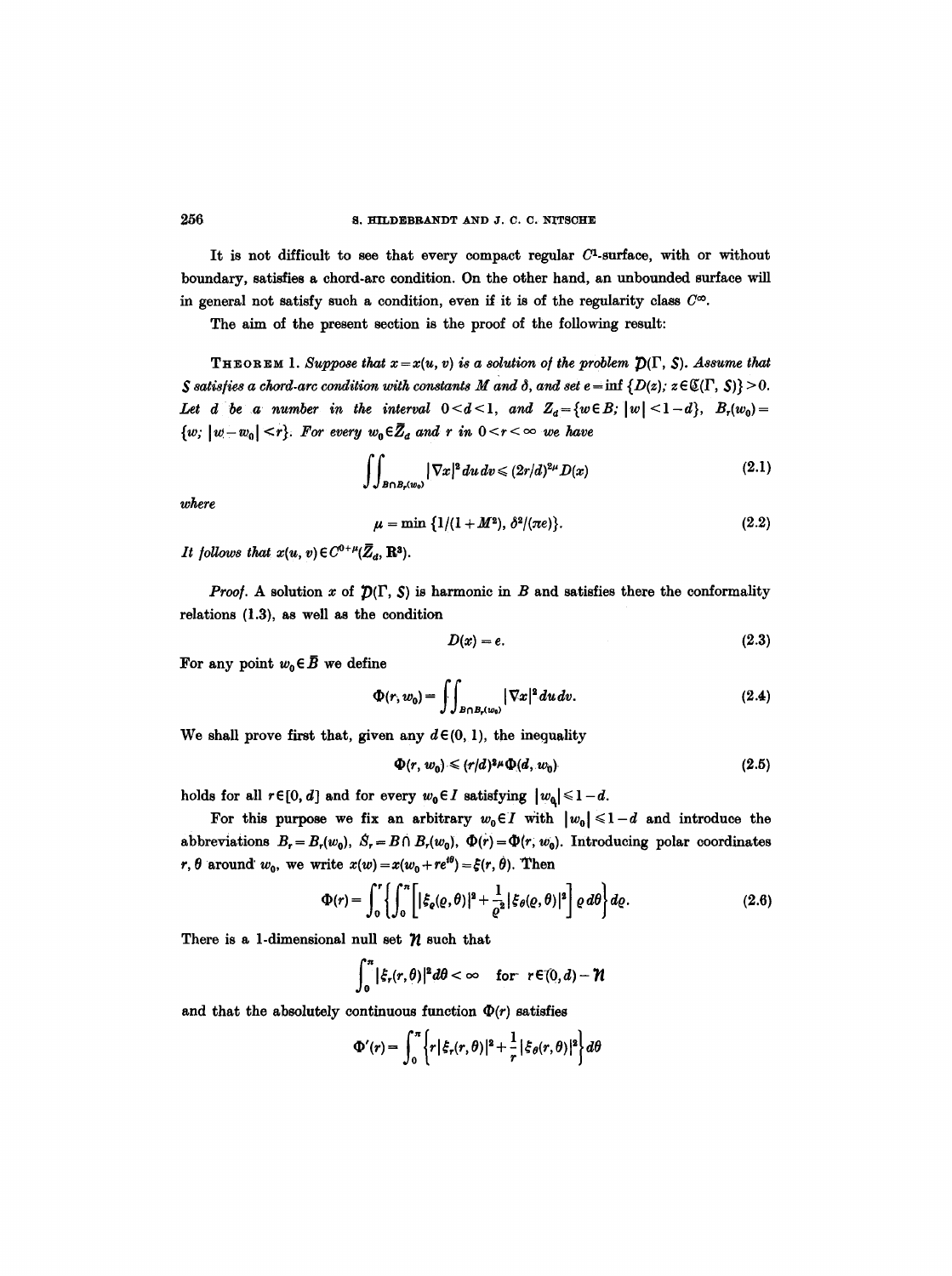for  $r \in (0, d) - \mathcal{U}$ . In particular, the limits

$$
x_1(r) = \lim_{\theta \to n-0} \xi(r,\theta), \quad x_2(r) = \lim_{\theta \to n+0} \xi(r,\theta)
$$

exist for  $r \in (0, d) - \mathcal{U}$ . On account of (1.3), we have  $r |\xi_r| = |\xi_\theta|$ ,  $\xi_r \cdot \xi_\theta = 0$ , so that

$$
\Phi'(r) = (2/r) \int_0^{\pi} |\xi_{\theta}(r,\theta)|^2 d\theta \quad \text{for} \ \ r \in (0,d) - \mathcal{H}.
$$
 (2.7)

Consider an arbitrary  $r \in [0, d] - \mathcal{H}$  for which

$$
\int_0^\pi |\xi_{\theta}(r,\theta)|^2 d\theta \leq \delta^2/\pi. \tag{2.8}
$$

Since

$$
|x_1(r)-x_2(r)| \leqslant \int_0^{\pi} |\xi_{\theta}(r,\theta)| d\theta \leqslant \sqrt{\pi} \left[ \int_0^{\pi} |\{\xi_{\theta}(r,\theta)|^2 d\theta \right]^{1/2}, \qquad (2.9)
$$

we see that

$$
|x_1(r)-x_2(r)|\leq \delta.
$$

Since the supporting surface  $S$  satisfies a chord-arc condition, there exists a rectifiable arc  $\gamma = {\eta(s); 0 \le s \le l(\gamma)}$  on  $\mathcal S$  which connects the points  $x_1(r), x_2(r)$  and whose length is subject to the inequality

$$
l(\gamma) \leqslant M \left| x_1(r) - x_2(r) \right|.
$$
 (2.10)

If s is chosen as parameter of the arc length on  $\gamma$ , then  $|\eta'(s)| = 1$  almost everywhere on  $[0, l(\gamma)]$ . Introducing the reparametrization of  $\gamma$ ,

$$
\zeta(\theta)=\eta\left(\frac{\theta-\pi}{\pi}l(\gamma)\right), \quad \pi\leq \theta\leq 2\pi,
$$

we obtain

$$
|\zeta_{\theta}(\theta)| = \text{const} = l(\gamma)/\pi \quad \text{a.e. on } [\pi, 2\pi],
$$

and also 
$$
l(\gamma) = \int_{\pi}^{2\pi} |\zeta_{\theta}| d\theta.
$$

This implies that

$$
\pi \int_{\pi}^{2\pi} |\zeta_{\theta}|^2 d\theta = \left( \int_{\pi}^{2\pi} |\zeta_{\theta}| d\theta \right)^2 = l(\gamma)^2.
$$
 (2.11)

From  $(2.9)-(2.11)$  it can be concluded that

$$
\int_{\pi}^{2\pi} |\zeta_{\theta}|^2 d\theta \leqslant M^2 \int_{0}^{\pi} |\xi_{\theta}(r,\theta)|^2 d\theta. \tag{2.12}
$$

Consider the harmonic function  $h(w) = h(u, v)$  on B<sub>r</sub> with the boundary value function  $H(\theta) = h(w_0 + re^{i\theta})$  which is defined by

$$
H(\theta) = \begin{cases} \xi(r,\theta) & 0 \leq \theta \leq \pi, \\ \zeta(\theta) & \pi \leq \theta \leq 2\pi. \end{cases}
$$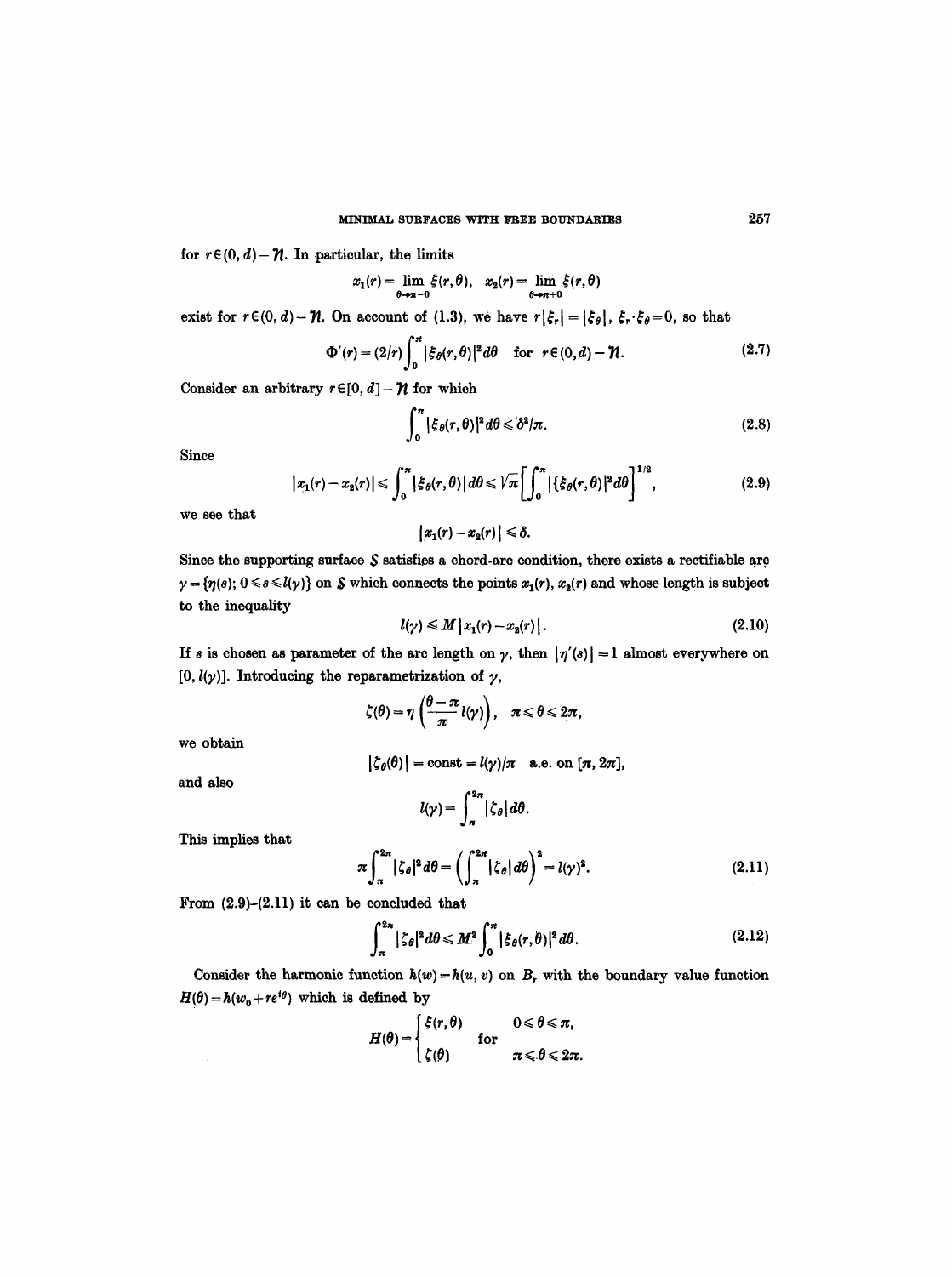The function  $H(\theta)$  is absolutely continuous on  $[0, 2\pi]$  and periodio:  $H(0) = H(2\pi)$ , and, by (2.12),

$$
\int_0^{2\pi} |H_\theta|^2 d\theta \le (1+M^2) \int_0^{\pi} |\xi_\theta(r,\theta)|^2 d\theta. \tag{2.13}
$$

Furthermore,

$$
\iint_{B_r} |\nabla h|^2 du dv \leqslant \int_0^{2\pi} |H_\theta(\theta)|^2 d\theta \qquad (2.14)
$$

(cf.  $[14]$ , Lemma 9.4.2, p. 375). Combining this inequality with  $(2.7)$  and  $(2.13)$ , we find

$$
\iint_{B_r} |\nabla h|^2 du dv \le (1 + M^2) (r/2) \Phi'(r).
$$
 (2.15)

We now consider the function  $y=y(w, v)=y(w)$  on  $B\cup B$ , which is defined as  $x(w)$  for  $w \in B - B_r$  and as  $h(w)$  for  $w \in B_r$ . Clearly,  $y(w)$  is of the regularity class  $C^0 \cap H_2^1$  on  $B \cup B_r$ . Let  $\tau$  be the homeomorphism of  $\bar{B}$  onto  $\overline{B \cup B_r}$ , which maps B conformally onto  $B \cup B_r$ leaving the points 1, -1, *i* fixed. Then, the composition  $z = y \circ \tau$  is in  $\mathfrak{C}(\Gamma, \mathcal{S})$ , that is, z is a comparison surface for the minimum problem  $\mathcal{D}(\Gamma, S)$  so that

$$
\iint_{B} |\nabla x|^2 du dv \le \iint_{B} |\nabla z|^2 du dv. \tag{2.16}
$$

By virtue of the conformal invariance of the Diriehlet integral,

$$
\iint_{B} |\nabla z|^2 du dv = \iint_{B \cup B_r} |\nabla y|^2 du dv. \qquad (2.17)
$$

Because of the definition of  $y$ ,  $(2.16)$  and  $(2.17)$  imply that

$$
\Phi(r) = \iint_{S_r} |\nabla x|^2 du dv \le \iint_{B_r} |\nabla h|^2 du dv. \tag{2.18}
$$

From (2.15) and (2.18) we derive the relation

$$
\Phi(r) \leq \frac{1}{2}(1+M^2)r\Phi'(r) \qquad (2.19)
$$

for every  $r \in (0, d) - \mathcal{H}$  for which (2.8) is satisfied.

On the other hand, if for some  $r \in (0, d) - \mathcal{U}$ 

$$
\int_0^\pi \left| \xi_\theta(r,\theta) \right|^2 d\theta > \delta^2/\pi,\tag{2.20}
$$

then, trivially,

$$
\Phi(r)\leqslant D(x)=e<\epsilon\pi\delta^{-2}\int_0^{\pi}|\xi_{\theta}(r,\theta)|^2 d\theta.
$$

Hence, (2.7) yields the estimate

$$
\Phi(r) \leq \frac{1}{2}\pi e \delta^{-2}r \Phi'(r). \tag{2.21}
$$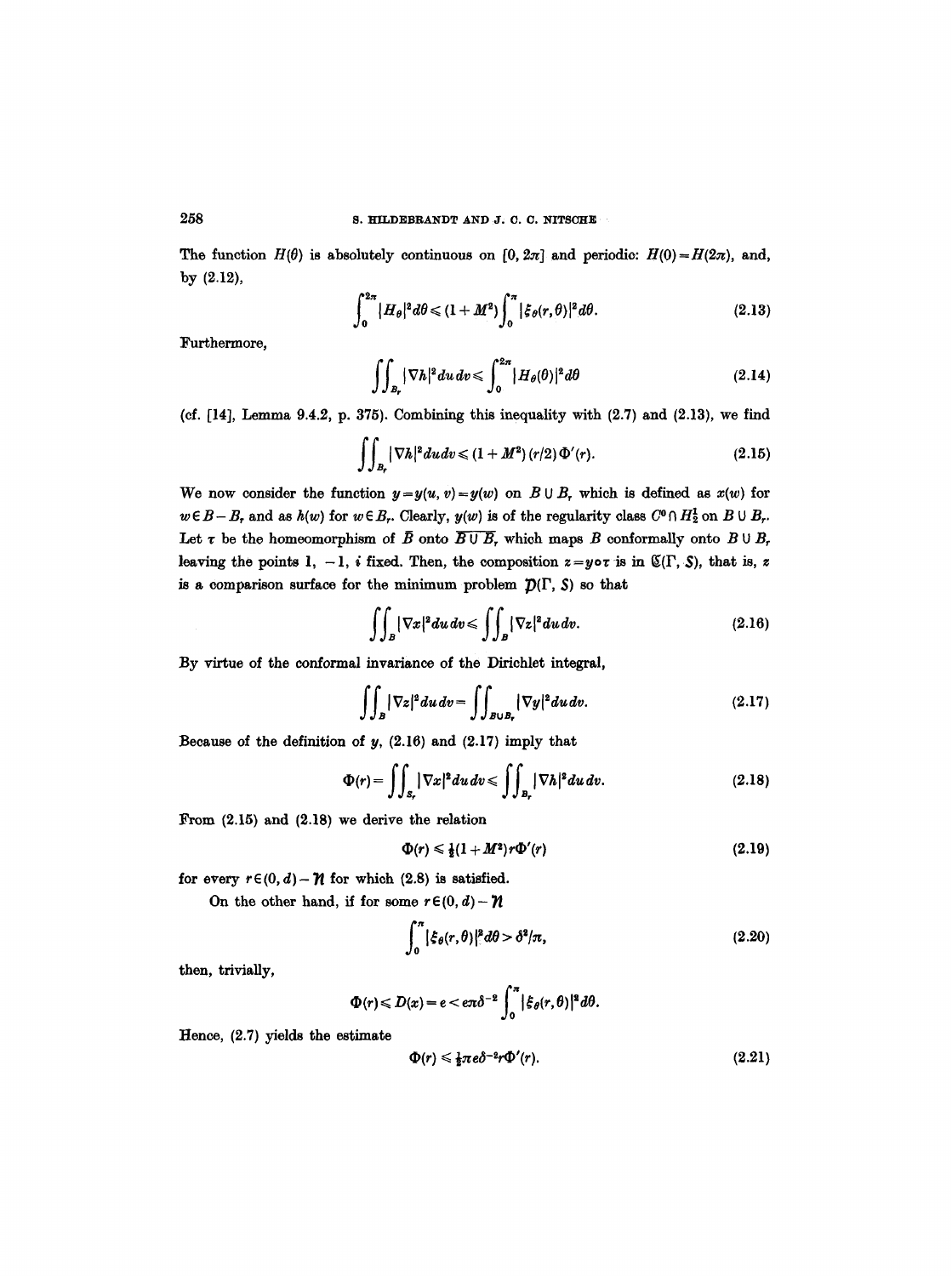Defining  $\mu$  as in (2.2), we finally obtain the estimate

$$
2\mu\Phi(r)\leq r\Phi'(r) \quad \text{for } r\in(0,d)-\mathcal{H}.
$$
 (2.22)

It follows by integration that

$$
\Phi(r) \leqslant (r/d)^{2\mu} \Phi(d) \quad \text{or } r \in [0, d], \tag{2.23}
$$

thus (2.5) is proved.

Next, we choose  $w_0 = u_0 + iv_0$  with  $v_0 \ge R$  and  $|w_0| \le 1 - R$  for some  $R \in (0, 1)$ . Then we have (cf. [14], Lemma 4.9.2, p. 375)

$$
\Phi(r, w_0) = \iint_{B_r(w_0)} |\nabla x|^2 du dv \leqslant \int_0^{2\pi} |\xi_\theta(r, \theta)|^2 d\theta = \tfrac{1}{2} r \Phi'(r) \tag{2.24}
$$

for almost all  $r \in (0, R)$ , so that

$$
\Phi(r, w_0) \leqslant (r/R)^2 \Phi(R, w_0) \quad \text{for } r \in [0, R]. \tag{2.25}
$$

Finally, let  $w_0$  be an arbitrary point in  $\overline{Z}_d$ , for some  $d \in (0, 1)$ , i.e.,  $w_0 \in \overline{B}$  and,  $|w_0| \leq 1 - d$ . We distinguish two cases.

Case 1. 
$$
d/2 \le v_0
$$
.  
With the choice  $R = d/2$ , (2.25) implies that

$$
\Phi(r, w_0) \leqslant (2r/d)^2 D(x) \quad \text{for } 0 \leqslant r \leqslant d/2. \tag{2.26}
$$

*Case 2.*  $0 \le v_0 \le d/2$ .

(a) If  $v_0 \le r \le d/2$ , then  $B_r(w_0) \subset B_{2r}(u_0)$ . Then

 $\Phi(r, w_0) \leq \Phi(2r, u_0)$ .

On the other hand, (2.5) implies that

 $\Phi(2r, u_0) \leqslant (2r/d)^{2\mu} \Phi(d, u_0),$ 

and therefore,

$$
\Phi(r, w_0) \leqslant (2r/d)^{2\mu} D(x). \tag{2.27}
$$

In particular, we note that

$$
\Phi(v_0, w_0) \le (2v_0/d)^{2\mu} D(x). \tag{2.28}
$$

(b) If  $0 \le r \le v_0$ , we may apply (2.25) with  $R=v_0$  to obtain

$$
\Phi(r, w_0) \leqslant (r/v_0)^2 \Phi(v_0, w_0)
$$

and, combining this with (2.28)

$$
\Phi(r, w_0) \leqslant (r/v_0)^2 (2v_0/d)^{2\mu} D(x)
$$
  
\n
$$
\leqslant (2r/d)^{2\mu} (v/v_0)^{2(1-\mu)} D(x)
$$
  
\n
$$
\leqslant (2r/d)^{2\mu} D(x).
$$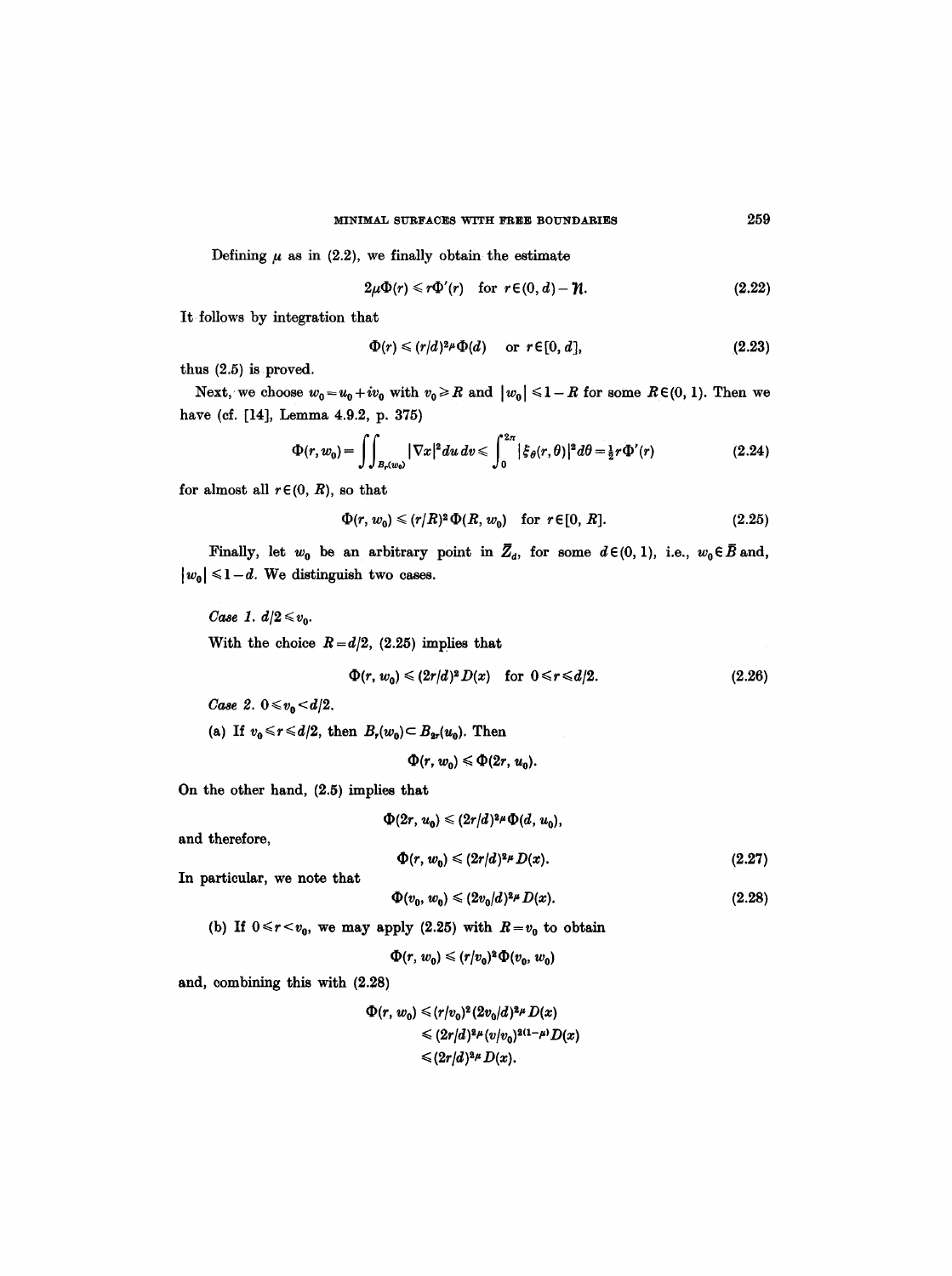Thus inequality (2.27) is established also for the subcase *2(b).* 

The above discussion of the two eases 1 and 2 yields that

$$
\Phi(r, w_0) \leqslant (2r/d)^{2\mu} D(x) \quad \text{for } 0 \leqslant r \leqslant d/2 \tag{2.29}
$$

and for all  $w_0 \in \overline{Z}_d$ . This in turn implies the estimate (2.1).

It is a consequence of the Morrey condition  $(2.1)$  that  $x(u, v)$  satisfies a uniform Hölder condition in  $\bar{Z}_d$  with exponent  $\mu$  (the proof is similar to the proof of Theorem **3.5.2 on p. 79 of [14]).** 

Theorem 1 is proved.

### 3. L<sub>2</sub>-estimates of the second derivatives up to the free boundary

We repeat some notations:  $w=u+iv=(u, v), B=\{w; |w| \leq 1, v>0\}, I=\{w; |u| \leq 1,$  $v=0$ ,  $Z_d = \{w \in B; |w| < 1-d\}, B_r(w_0) = \{w; |w-w_0| < r\}, S_r(w_0) = B \cap B_r(w_0).$ 

The first aim of this section is the proof of the fact that every solution  $x=x(u, v)$  of  $\mathcal{D}(\Gamma, S)$  belongs to the regularity class  $H_2^2$  on  $Z_d$  for every  $d \leq 1$ . For this purpose it is clearly sufficient to prove that for every  $w_0 \in I$ , there is a number  $r_0 > 0$  such that the second derivatives  $\nabla^2 x$  of x are square integrable on  $S_r(w_0)$ .

Suppose now that  $S$  satisfies a chord-arc condition, and is a part of a regular  $C<sup>3</sup>$ surface  $J$  in  $\mathbb{R}^3$  without boundary which is cut out of  $J$  by finitely many closed regular non-intersecting Jordan curves  $\Gamma_1, \Gamma_2, ..., \Gamma_N$  of class  $C^3$ . In the previous section 2 it has been shown that  $x(u, v)$  satisfies a Hölder condition on  $Z_d$  for every  $d \leq 1$ . Therefore, the following discussion can be carried out locally, that is, around small pieces of  $S$  which can be flattened.

Consider an arbitrary point  $w_0 \in I$ , and set  $x_0 = x(w_0)$ . Then,  $x_0 \in S$ . If  $x_0 \notin \bigcup_{i=1}^N \Gamma_i$ , that is,  $x_0 \in \text{int } S$ , we may find a number  $\rho > 0$  such that the image of  $\{w \in I: |w-w_0| \leq \rho\}$ under the mapping by the vector  $x(u, v)$  is contained in int S. Hence, we can infer that x belongs to the regularity class  $C^2$  on  $\overline{S_{r_0}(w_0)}$  for every  $r_0 \in (0, \rho)$ ; see [17].

In view of the above, it suffices to consider the case that  $x_0 \in \partial S = \Gamma_1 + \Gamma_2 + ... + \Gamma_N$ . Assume that  $x_0$  is a point on  $\Gamma_k$ . We shall linearize the boundary conditions by "flattening" the supporting surface  $\mathcal S$ , and by "straightening" the obstacle curve  $\Gamma_k$ . This is done in the following way:

There is a 3-dimensional neighborhood  $U(x_0)$  of  $x_0$ , and a  $C^3$ -diffeomorphism  $g: x \rightarrow y$ of  $\mathbb{R}^3$  onto itself mapping  $x_0$  onto  $y_0$ , and  $U(x_0)$  onto the open ball  $\mathcal{X}_R(y_0)=\{y\in\mathbb{R}^3\}$ ;  $|y-y_0| < R$ , such that  $\mathcal{J} \cap U(x_0)$  is mapped onto  $\{y; y^3 = 0, |y-y_0| < R\}$ ,  $\mathcal{S} \cap U(x_0)$  is mapped onto the convex set  $C_R = \{y \in \mathbb{R}^3\colon y^1 \geq 0, y^3 = 0, |y - y_0| \leq R\}$  and  $\Gamma_k \cap U(x_0)$  onto the interval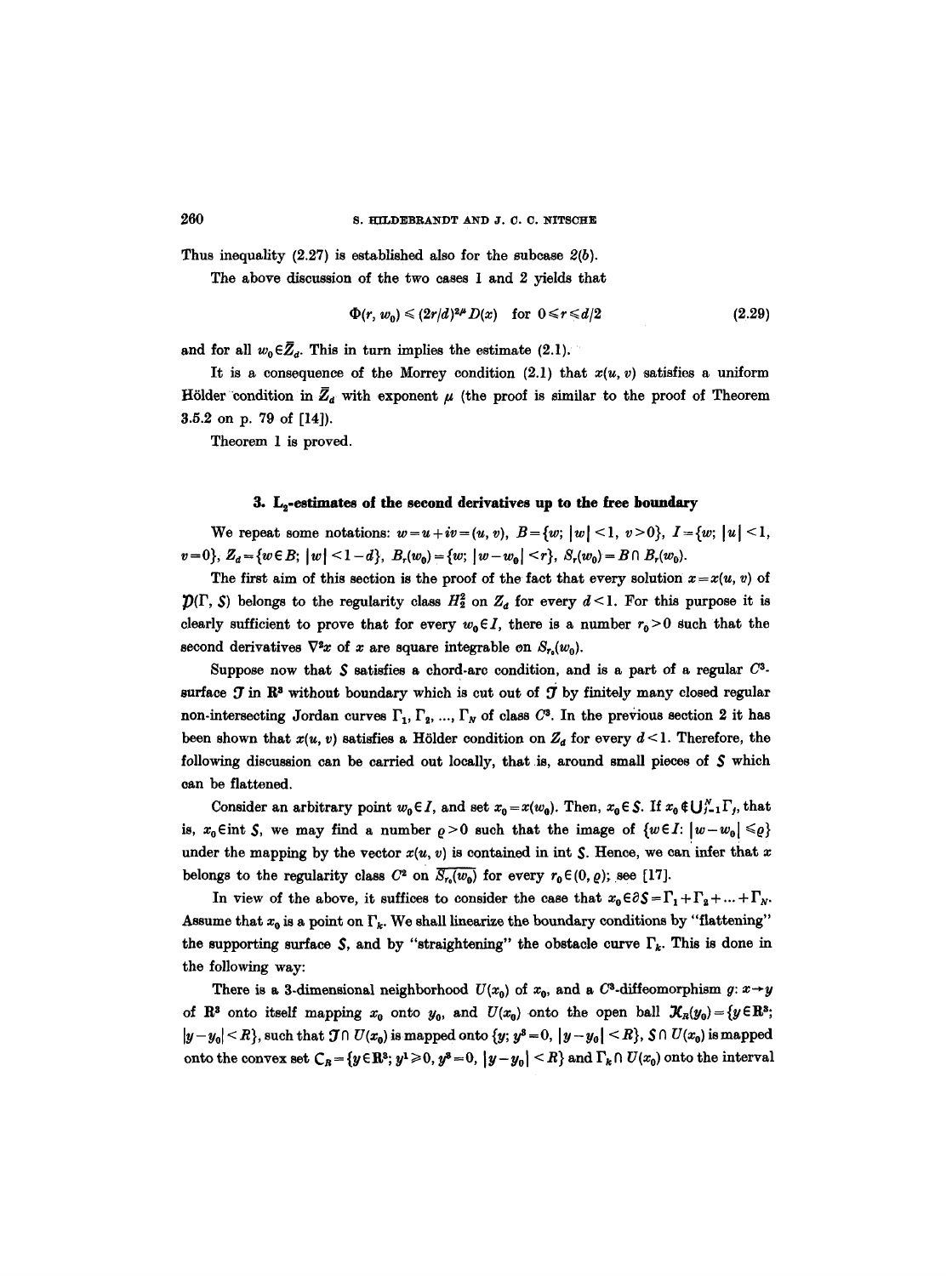$\{y; y^1 = y^3 = 0, |y-y_0| < R\}$  on he y<sup>2</sup>-axis. Since  $x(u, v)$  is continuous on  $B \cup I$ , there is a  $\rho > 0$  such that  $\overline{S_o(w_0)}$  is mapped by  $x(u, v)$  into  $U(x_0)$ .

Let h be the inverse of g. The transformed surface with the position vector  $y(u, v) =$  $g(x(u, v))$  is connected with the minimal surface by virtue of the relation

$$
x(u, v) = h((y(u, v))
$$

from which it follows that

$$
\nabla x = H(y) \nabla y, \quad \nabla = \left(\frac{\partial}{\partial u}, \frac{\partial}{\partial v}\right), \quad H(y) = \frac{\partial h}{\partial y}.
$$

Therefore

$$
|\nabla x|^2 = |x_u|^2 + |x_v|^2 = y_u \cdot G(y) y_u + y_v \cdot G(y) y_v
$$

where we have set

$$
G(y)=H^T(y)\cdot H(y)=(g_{jk}(y)),\quad 1\leq j,\ k\leq 3.
$$

Let us introduce the new functional

$$
D^*(z) = \iint_B \{z_u \cdot \mathcal{G}(z) z_u + z_v \cdot \mathcal{G}(z) z_v\} du dv.
$$

Then,

$$
D(x)=D^*(y).
$$

Let  $\varepsilon_0$  be a positive number, and  $\varphi = \varphi(u, v) = {\varphi^1(u, v), \varphi^2(u, v), \varphi^3(u, v)}$  a R<sup>3</sup>-valued function on  $\bar{B}$  with the property that

$$
z_{\varepsilon} = h(y - \varepsilon \varphi) \in \mathfrak{C}(\Gamma, S) \quad \text{for all } \varepsilon \text{ in the interval } (0, \varepsilon_0). \tag{3.1}
$$

Then,

$$
D(z_{\varepsilon})=D^*(y-\varepsilon\varphi),
$$

and the minimum property of  $x$  implies that

$$
D(x) \leqslant D(z_{\varepsilon}) \quad \text{for} \ \ 0 \leqslant \varepsilon < \varepsilon_0.
$$

Consequently,

$$
D^*(y) \le D^*(y - \varepsilon \varphi) \quad \text{for } 0 \le \varepsilon < \varepsilon_0,
$$
 (3.2)

and, therefore,

$$
\lim_{\varepsilon\to+0}\frac{1}{\varepsilon}[D^*(y-\varepsilon\varphi)-D^*(y)]\geqslant 0.
$$

If  $\varphi(u, v)$  is essentially bounded and of the class  $H_2^1$  on B, this limit exists, and is  $-\delta D^*(y, \varphi)$  where  $\delta D^*(y, \varphi)$  is the first variation of the functional  $D^*$  in y, in direction of the vector field  $\varphi$ . Thus we infer that

$$
\iint_{B} g_{jk}(y) \cdot [y_u^j \varphi_u^k + y_v^j \varphi_v^k] du dv \leq -\frac{1}{2} \iint_{B} \frac{\partial g_{jk}}{\partial y^i}(y) \cdot \{y_u^j y_u^k + y_v^j y_v^k\} \varphi^i du dv \qquad (3.3)
$$

for all admissible test functions  $\varphi(u, v)$ , that is, for vector functions  $\varphi \in H_2^1 \cap L_\infty(B, \mathbb{R}^3)$ which satisfy (3.1) for some  $\varepsilon_0 = \varepsilon_0(\varphi) > 0$ .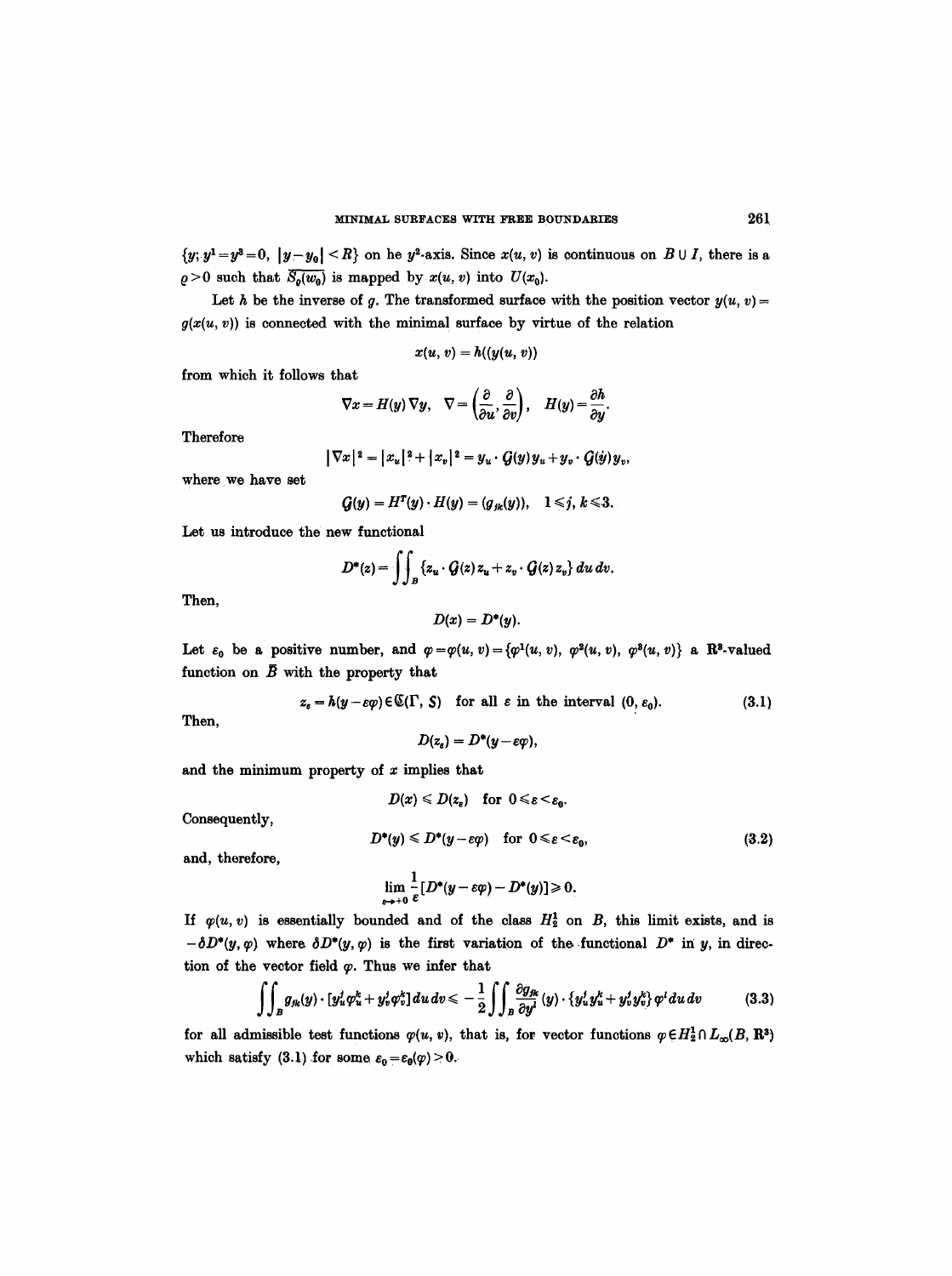Since  $x(u, v)$  is harmonic in B, we know that  $y(u, v)$  is of class  $C^3(B, \mathbb{R}^3)$ . By virtue of the fundamental lemma of the calculus of variations, we infer from (3.2) and (3.3) that  $y(u, v)$  satisfies in  $B$  the Euler equations

$$
\Delta y^{i} + \Gamma^{i}_{jk}(y) \left\{ y^{i}_{u} y^{k}_{u} + y^{j}_{v} y^{k}_{v} \right\} = 0 \tag{3.4}
$$

where

$$
\Gamma_{jkl} = \frac{1}{2} \left( \frac{\partial g_{kl}}{\partial y^j} - \frac{\partial g_{jl}}{\partial y^k} + \frac{\partial g_{jk}}{\partial y^l} \right), \quad \Gamma_{jk}^l = g^{lm} \Gamma_{jmk}
$$

The conformality relations (1.3) are transformed into

$$
y_u \cdot \mathcal{G}(y) y_u = y_v \cdot \mathcal{G}(y) y_v, \quad y_u \cdot \mathcal{G}(y) y_v = 0. \tag{3.5}
$$

Now we choose some  $r \in (0, \rho/2)$ , and some "friend"  $\eta = \eta(w)$  in  $C_c^{\infty}(B_{2r}(w_0), \mathbb{R}^3)$  satisfying  $\eta(w) \equiv 1$  for  $w \in B_r(w_0)$ , and  $|\nabla \eta| \leq k/r$ ,  $0 \leq \eta \leq 1$  on C. Moreover, let us denote by  $\Delta_h$  the tangential difference quotient which, for a function  $\psi(w) = \psi(u, v)$ , is defined by

$$
(\Delta_h \psi) (w) = \frac{1}{h} [\psi(u+h, v) - \psi(u, v)]
$$
  
= 
$$
\frac{1}{h} [\psi(w+h\zeta) - \psi(w)]
$$

where  $h+0$ , and  $\zeta = (1, 0)$ .

We claim that

$$
\varphi = -\Delta_{-h} \{ \eta^2 \Delta_h y \} \tag{3.6}
$$

is an admissible test function for  $(3.3)$  provided that  $|h|$  is sufficiently small. In fact,  $\varphi$  is clearly in  $L_{\infty} \cap H_2^1(B, \mathbb{R}^3)$  for small  $|h|$ , and

$$
y(w) - \varepsilon \varphi(w) = y(w) + \varepsilon \Delta_{-h} \{ \eta^2(w) (\Delta_h y)(w) \} = \lambda_1 y(w + h\zeta) + \lambda_2 y(w - h\zeta) + [1 - \lambda_1 - \lambda_2] y(w)
$$
  
where

 $\lambda_1 = (\varepsilon/h^2)\eta^2(w), \quad \lambda_2 = (\varepsilon/h^2)\eta^2(w-h\zeta).$ 

Hence, for  $0 \leq \varepsilon \leq h^2/2$ , we have that

$$
0\leqslant \lambda_1,\,\lambda_2\leqslant \tfrac{1}{2}.
$$

Thus we infer that, for every  $w \in B \cup I$ , the difference  $y(w) - \varepsilon \varphi(w)$  is a convex combination of the three points  $y(w+h\zeta), y(w), y(w-h\zeta).$ 

Since  $\eta(w)=0$  for  $|w-w_0|\geqslant 2r$ , we get  $\lambda_1(w)=0$  and  $\lambda_2(w)=0$  for  $|w-w_0|\geqslant 2r+|h|$ . Therefore,

$$
y(w) - \varepsilon \varphi(w) = y(w) \quad \text{for} \quad |w - w_0| \geq 2r + |h|.
$$

**If**  $|w-w_0| < 2r+|h|$ , we obtain  $|w \pm h\zeta - w_0| \leq 2r+2|h|$ . Hence, for  $|h| < \rho/2-r$  and  $|w-w_0|$  < 2r + |h|, it is seen that w and  $w \pm h\zeta$  are in  $\overline{S_q(w_0)}$ , and, therefore,  $x(w)$  and  $x(w+h\zeta)$  are in  $U(x_0)$ . Thus, the points  $y(w)$  and  $y(w+h\zeta)$  are contained in  $C_R$  provided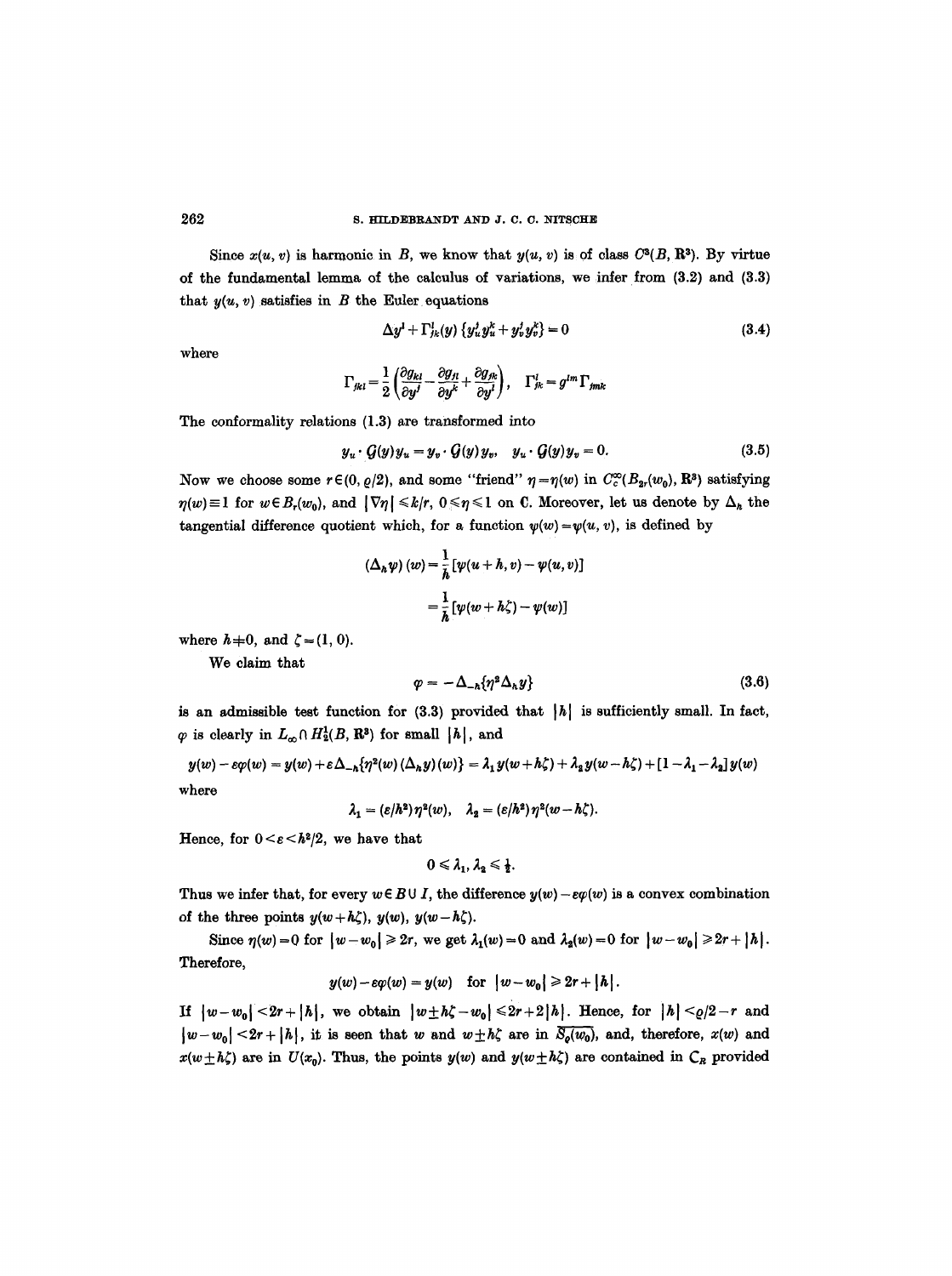that  $w \in I$  and  $|w - w_0| < 2r + |h|$ , so that also  $y(w) - \varepsilon \varphi(w) \in C_R$ , since  $C_R$  is a convex set. We note that  $S \cap U(x_0) = h(C_R)$ . Thus we have proved that

$$
h[y(w)-\varepsilon\varphi(w)]\in\mathcal{S}\quad\text{for}\;\;w\in I\quad\text{and}\;\;0<\varepsilon< h^2/2
$$

provided that  $|h| < \rho/2-r$ .

Now it follows immediately that the test function  $\varphi$  defined in (3.6) will satisfy (3.1) for  $\varepsilon_0=h^2/2$ . It follows that  $\varphi$  is admissible in the variational inequality (3.3). From this point on, we may proceed as in [10], section 7. Inserting (3.6) into (3.3), and choosing  $r > 0$  sufficiently small, we obtain an estimate of the form

$$
\iint_{B} \eta^2 |\nabla \Delta_h y|^2 du dv \leq c \tag{3.7}
$$

with a bound c independent of h as  $h \rightarrow 0$ . The main difficulty in deriving (3.7) consists in proving an estimate of the type

$$
\iint_{B} \eta^{2} |\nabla y|^{2} |\Delta_{h} y|^{2} du dv \leq \varepsilon(r) \iint_{B} \eta^{2} \{ |\nabla \Delta_{h} y|^{2} du dv + c^{*}(r) \qquad (3.8)
$$

where  $\varepsilon(r)$  and  $c^*(r)$  are numbers independent of r such that  $\varepsilon(r) \to 0$ ,  $c^*(r) \to \infty$  as  $r \to 0$ (of. [10], inequality (7.9), p. 66). The proof of (3.8) can be based on a reproducing property for the Morrey norm due to Morrey [14] (cf. Lemma 5.4.1, p. 144). The essential ingredient is the growth property  $(2.1)$  of the Dirichlet integral of x proved in section 2 which implies a similar property for the Dirichlet integral of y, taking into account that

$$
|\nabla x|^2 = y_u \cdot \mathcal{G}(y) y_u + y_v \cdot \mathcal{G}(y) y_v
$$

and that the matrix  $\hat{G}$  is positive definite. For  $h\rightarrow 0$ , the estimate (3.7) implies that

$$
\iint_B \eta^2 |\nabla y_u|^2 du dv \leqslant c. \tag{3.9}
$$

Hence  $y_{uu}$  and  $y_{uv}$  are in  $L_2$  on  $S_r(w_0)$  for sufficiently small  $r > 0$ . Furthermore, (3.5), (3.8), and (3.9) yield the estimate

$$
\iint_{B} \eta^2 |\nabla y|^4 du dv \leq c'.
$$
 (3.10)

Solving equation (3.4) for  $y_{vv}$  and using (3.9), (3.10), we finally obtain

$$
\iint_{B} \eta^2 |y_{vv}|^2 du dv \leq c''.
$$
\n(3.11)

Thus we infer that  $\nabla^2 y$  is in  $L_2$  on  $S_r(w_0)$ , for sufficiently small  $r > 0$ . Since  $x(w) = h(y(w))$ , the chain rule and  $\nabla y \in L_4$ ,  $\nabla^2 y \in L_2$  on  $S_r(w_0)$  imply that also  $\nabla^2 x$  is in  $L_2$  on  $S_r(w_0)$ .

For the details of the proof, the reader is referred to [10], sections 2, 6, and 7.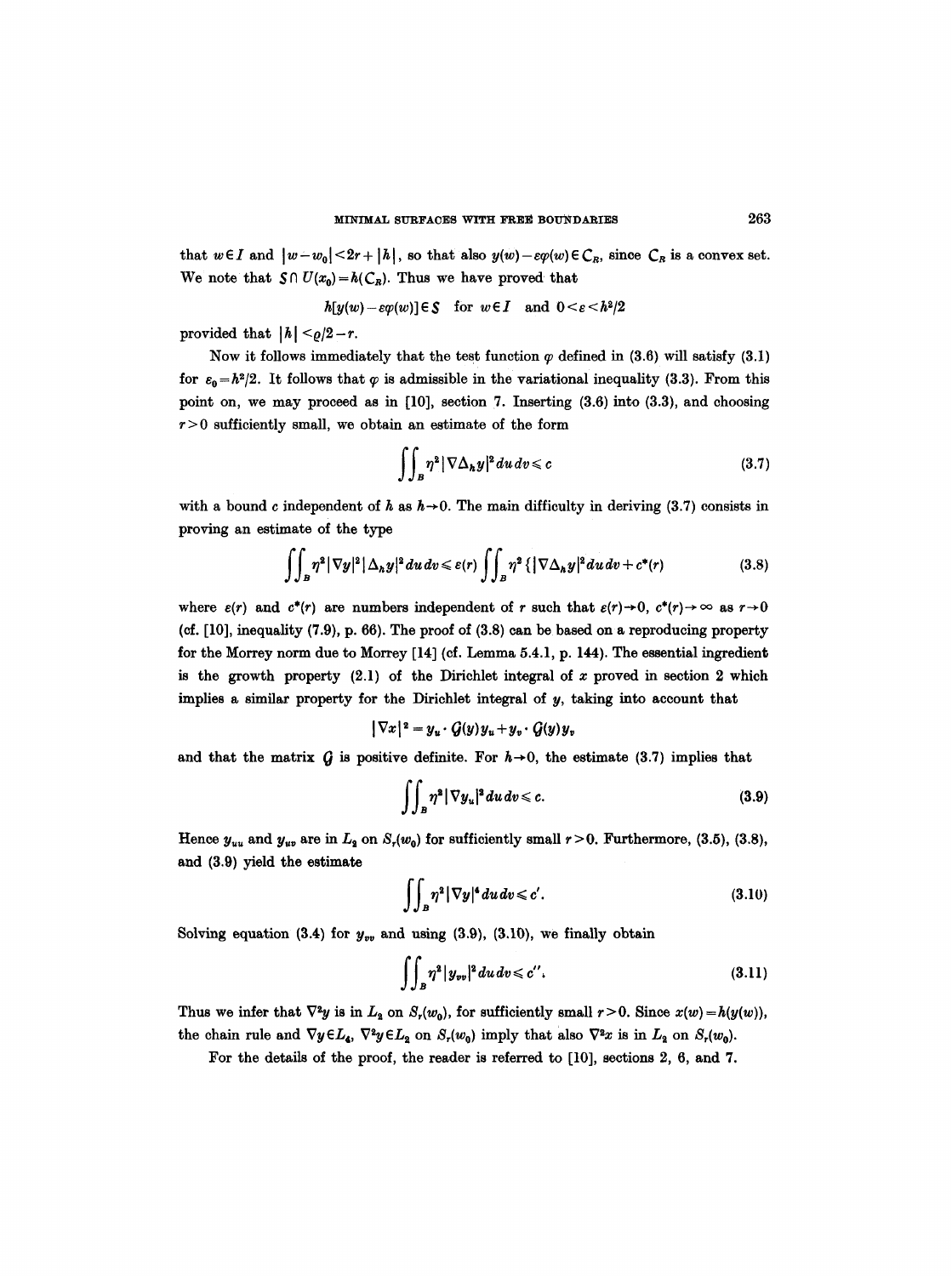Hence we have proved that  $x \in H_2^2(Z_\sigma, \mathbb{R}^3)$  for every  $d < l$ . By virtue of Sobolev's lemma, also  $x \in H_p^1(Z_d, \mathbb{R}^3)$  for every  $p < \infty$  and each  $d < l$ . Let  $I_d = \{w \in I; |w| < d\}$ . A well known imbedding theorem (cf. [14], Theorem 3.4.5, p. 76) implies that  $x_u$  and  $x_v$ have an  $L_2$ -trace on  $I_d$ . Analogously,  $y_u$ ,  $y_v \in L_2(I_d, \mathbb{R}^3)$  for  $d < l$ . If we perform in (3.3) a partial integration, and take into account (3.4) as well as the regularity results, which were stated before, we arrive at the inequality

$$
\int_{I_Q(w_0)} g_{jk}(y) y_v^j \varphi^k du \ge 0, \qquad (3.12)
$$

where  $I_o(w_0) = I \cap B_o(w_0) = \{w \in I; \ |w - w_0| \leq q\}$  and  $w_0 \in I$ , and  $\varphi(w) = (\varphi^1(w), \varphi^2(w), \varphi^3(w))$ is an arbitrary admissible test vector of the class  $C_c^{\infty}(B_o(w_0), \mathbb{R}^3)$ .

By our construction,  $\varphi^2$  is free on  $I_o(w_0)$ , while  $\varphi^1$  is free only on the open part  $\cdot \{w \in I_o(w_0); y^1(w) > 0\}$ , and  $\varphi^3$  has to be zero on  $I_o(w_0)$ . Thus we conclude from (3.12) that

$$
g_{j1}(y)y'_v = 0 \quad \text{a.e. on } I_q(w_0) \cap \{y^1(w) > 0\},
$$
  
\n
$$
g_{j2}(y)y'_v = 0 \quad \text{a.e. on } I_q(w_0).
$$
\n(3.13)

Now, that we have proved that  $x(u, v)$  is in  $H_2^2(\mathbb{Z}_d, \mathbb{R}^3)$ , we observe that it suffices to assume that g is a  $C^2$ -diffeomorphism to obtain  $(3.4)$ ,  $(3.5)$ , and  $(3.13)$ . Then, we have the following:

THEOREM 2. Suppose that  $x=x(u, v)$  is a solution of  $\mathcal{D}(\Gamma, S)$  where S satisfies a *chord-arc condition and is a part of a regular C<sup>3</sup>-surface*  $\mathcal{J}$  *in R<sup>3</sup> without boundary which is cut out of J by finitely many, closed, regular, non-intersecting Jordan curves*  $\Gamma_1, ..., \Gamma_N$  of *the class C*<sup>3</sup>. Then,  $x(u, v)$  is in  $H_2^2 \cap H_2^1(Z_d, \mathbb{R}^3)$  for each  $d < 1$  and every  $p < \infty$ , and  $x_u$  and  $x_v$ have an  $L_2$ -trace on every compact subinterval of  $I$ .

Let  $w_0 \in I$ , and  $x_0 = x(w_0) \in S$ , and suppose that  $U(x_0)$  is mapped into a neighborhood *af the origin by a C<sup>3</sup>-diffeomorphism g:*  $U(x_0) \rightarrow V(0)$  which maps  $\mathfrak{I} \cap U(x_0)$  into the plane  $\{y \in \mathbb{R}^3 : y^3 = 0\}$  *such that*  $g(x_0) = 0$ . If  $x_0 \in \Gamma_k$  for some k, we assume in addition that g maps  $\Gamma_k \cap U(x_0)$  into the y<sup>2</sup>-axis, and  $S \cap U(x_0)$  into the half plane  $\{y \in \mathbb{R}^3$ ;  $y^1 \geq 0, y^3 = 0\}$ . *Finally, let*  $\rho > 0$  *be so small that*  $x(u, v)$  maps  $\overline{S_o(w_0)}$  *into*  $U(x_0)$ . Then,  $y(u, v) = g(x(u, v))$  *is in*  $C^2(S_o(w_0), \mathbf{R}^3)$  as well as in  $H_2^2 \cap H_p^1(S_o(w_0), \mathbf{R}^3)$  *for each*  $p \in (1, \infty)$ *, and satisfies* (3.4) and (3.5) *on*  $S_o(w_0)$ . Moreover the normal derivative  $y_v$  has an  $L_2$ -trace on  $I_o(w_0) = \{w \in I; |w - w_0| <$  $\rho$ }, and satisfies the following boundary conditions:

$$
g_{j1}(y)y_v^j = 0 \quad \text{a.e. on } I_o(w_0) \cap \{y^1(w) > 0\} \n g_{j2}(y)y_v^j = 0 \quad \text{a.e. on } I_o(w_0) \n y^3 = 0 \qquad \text{on } I_o(w_0).
$$
\n(3.14)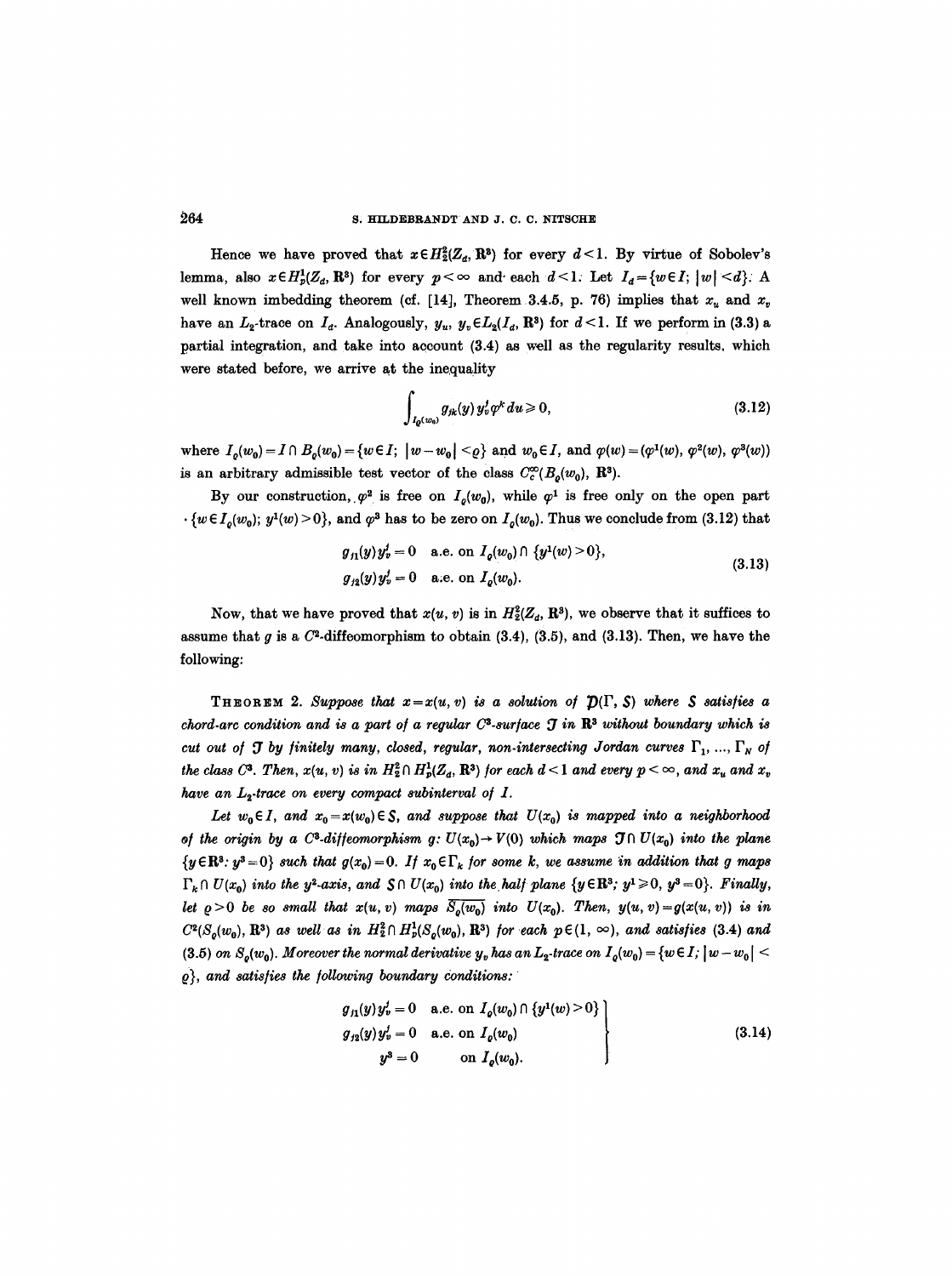## 4. Continuity of the derivatives **at the** tree boundary

Let  $w_0$ ,  $x_0$ ,  $\varrho$ , and  $g$  be chosen as in Theorem 2, and let  $h$  be the inverse of  $g$ . To simplify the boundary conditions (3.14), we now choose the diffeomorphism  $x=h(y)$  in a special way. Consider a Gauss representation

$$
t(\xi,\eta)=(t^{1}(\xi,\eta),\,t^{2}(\xi,\eta),\,t^{3}(\xi,\eta)),
$$

 $|\xi|^2+ |\eta|^2\leq R^2$ , of a piece  $\mathcal{J}\cap U(x_0)$  of  $\mathcal J$  around  $x_0$ , by a  $C^3$ -function  $t(\xi,\eta)$ . Set

$$
E = |t_{\xi}|^2, \quad F = t_{\xi} \cdot t_{\eta}, \quad G = |t_{\eta}|^2,
$$

and let

$$
n=\frac{t_{\xi}\wedge t_{\eta}}{|t_{\xi}\wedge t_{\eta}|}
$$

be the associated unit normal vector on 7. Moreover, set

$$
W=|t_{\xi}\wedge t_{\eta}|=\sqrt{EG-F^2},
$$

and

$$
L = -t_{\xi} \cdot n_{\xi} = n \cdot t_{\xi\xi}
$$
  

$$
M = -\frac{1}{2}(t_{\xi} \cdot n_{\eta} + t_{\eta} \cdot n_{\xi}) = n \cdot t_{\xi\eta}
$$
  

$$
N = -t_{\eta} \cdot n_{\eta} = n \cdot t_{\eta\eta}.
$$

The Weingarten equations are

$$
n_{\xi} = \frac{1}{W^2} \left\{ (FM - GL) t_{\xi} + (FL - EM) t_{\eta} \right\}
$$
  

$$
n_{\eta} = \frac{1}{W^2} \left\{ (FN - GM) t_{\xi} + (FM - EN) t_{\eta} \right\}.
$$

We may choose  $\xi$ ,  $\eta$  as orthogonal coordinates on  $\mathcal{J}$ , that is,  $F = 0$  and in such a way that the part  $\Gamma_k \cap U(x_0)$  of the "obstacle curve"  $\Gamma_k$  on  $\mathcal T$  is represented by  $\{\xi=0\}$ , while the "admissible domain"  $S \cap U(x_0)$  on  $\mathcal{T} \cap U(x_0)$  is described by  $\{\xi \geq 0\}.$ 

Set

$$
y^1 = \xi
$$
,  $y^2 = \eta$ ,  $y^3 = \zeta$ ,  $y = (y^1, y^2, y^3)$ ,

and define  $x = h(y)$  by

$$
x=t(\xi,\eta)+\zeta n(\xi,\eta).
$$

Then, the matrix elements

$$
g_{jk}(y) = \frac{\partial h}{\partial y^j} \frac{\partial h}{\partial y^k}
$$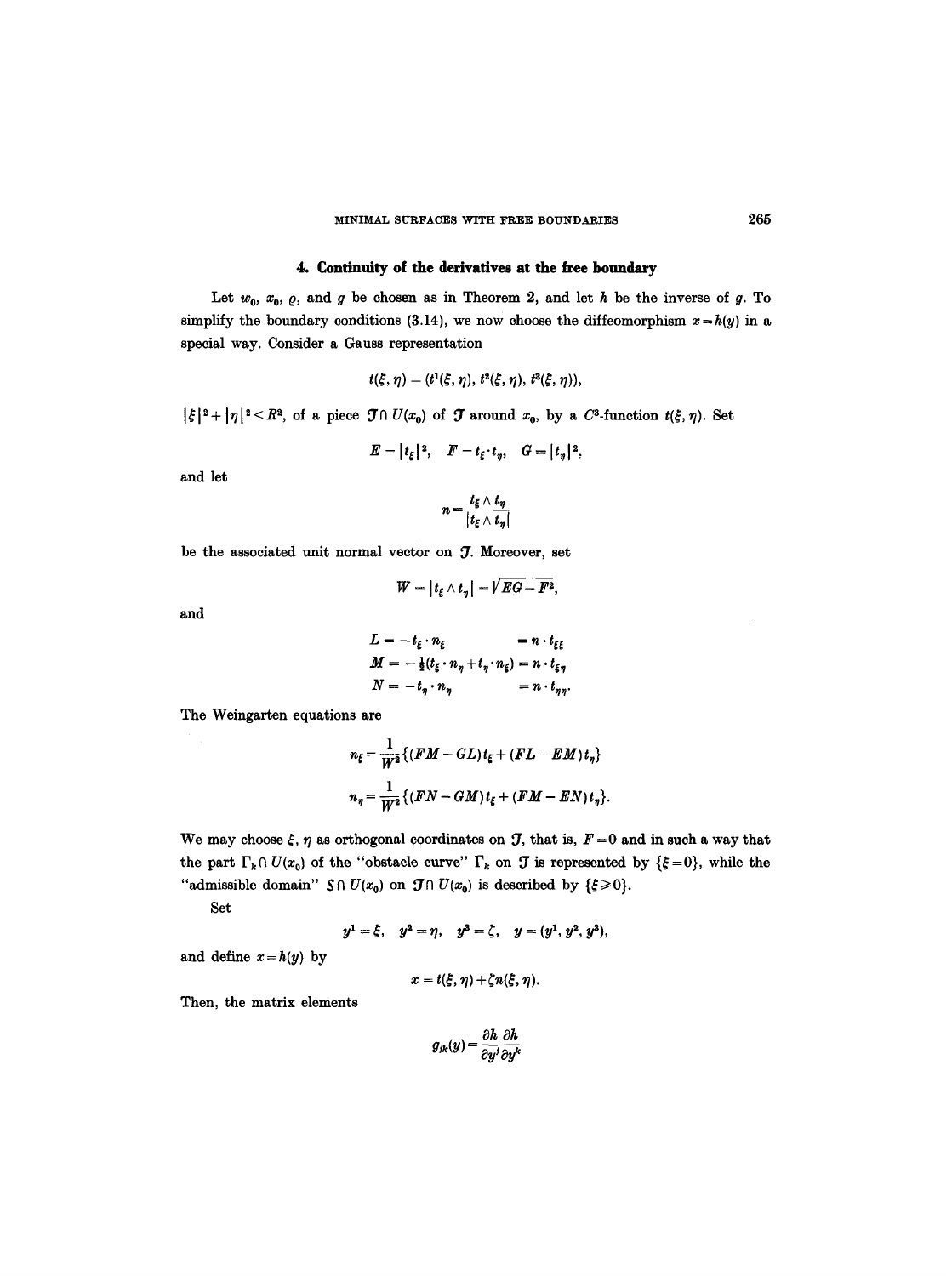of  $G(y) = H^T(y)H(y)$ ,  $H(y) = \partial h/\partial y$ , are computed as

$$
g_{11} = |h_{\xi}|^2 = E - 2\zeta L + \zeta^2 |n_{\xi}|^2
$$
  
\n
$$
g_{22} = |h_{\eta}|^2 = G - 2\zeta N + \zeta^2 |n_{\eta}|^2
$$
  
\n
$$
g_{33} = |h_{\zeta}|^2 = |n|^2 = 1
$$
  
\n
$$
g_{12} = g_{21} = h_{\xi} \cdot h_{\eta} = F - 2\zeta M + \zeta^2 n_{\xi} \cdot n_{\eta}
$$
  
\n
$$
g_{13} = g_{31} = h_{\xi} \cdot h_{\zeta} = t_{\xi} \cdot n + \zeta n_{\xi} \cdot n = 0
$$
  
\n
$$
g_{23} = g_{32} = h_{\eta} \cdot h_{\zeta} = t_{\eta} \cdot n + \zeta n_{\eta} \cdot n = 0.
$$

In view of the relation  $F=0$  and of the Weingarten equations, we find

$$
g_{11} = E - 2\zeta L + \zeta^2 \left\{ \frac{L^2}{E} + \frac{M^2}{G} \right\}
$$
  
\n
$$
g_{22} = G - 2\zeta N + \zeta^2 \left\{ \frac{M^2}{E} + \frac{N^2}{G} \right\}
$$
  
\n
$$
g_{12} = -2\zeta M + \zeta^2 \left\{ \frac{LM}{E} + \frac{MN}{G} \right\} = g_{21}
$$
  
\n
$$
g_{33} = 1, \quad g_{13} = g_{31} = 0, \quad g_{23} = g_{32} = 0.
$$

We see that  $\zeta = 0$  lies on  $\mathcal{J} \cap U(x_0)$ , and that

$$
G(\xi, \eta, 0) = \begin{pmatrix} E(\xi, \eta) & 0 & 0 \\ 0 & G(\xi, \eta) & 0 \\ 0 & 0 & 1 \end{pmatrix},
$$

where  $E(\xi, \eta) \neq 0$ , and  $G(\xi, \eta) \neq 0$ , since  $W^2 = EG + 0$ . Hence, the boundary conditions (3.14) reduce to

$$
\begin{aligned}\n\xi_v &= 0 \quad \text{a.e. on } I_q(w_0) \cap \{\xi(w) > 0\} \\
\eta_v &= 0 \quad \text{a.e. on } I_q(w_0) \\
\zeta &= 0 \quad \text{on } I_q(w_0)\n\end{aligned}\n\tag{4.1}
$$

for the transformed minimal surface

$$
y(u, v) = h(x(u, v)) = (\xi(u, v), \eta(u, v), \zeta(u, v)).
$$

Furthermore,

$$
\Delta y^l = -\Gamma^l_{jk}(y) \left\{ y^l_u y^k_u + y^l_v y^k_v \right\} \text{ in } S_q(w_0)
$$

for  $1 \le l \le 3$ , and  $|\nabla y|^2 \in L_p$  on  $S_q(w_0)$ , for each  $p \in (0, 1)$ . Thus, we obtain

$$
\Delta \eta \in L_p(S_q(w_0), R), \quad \eta_v = 0 \text{ on } I_q(w_0) \quad \text{for each } p \in (1, \infty)
$$
 (4.2)

and

$$
\Delta \zeta \in L_p(S_q(w_0), \mathbf{R}), \quad \zeta = 0 \text{ on } I_q(w_0) \quad \text{for each } p \in (1, \infty).
$$
 (4.3)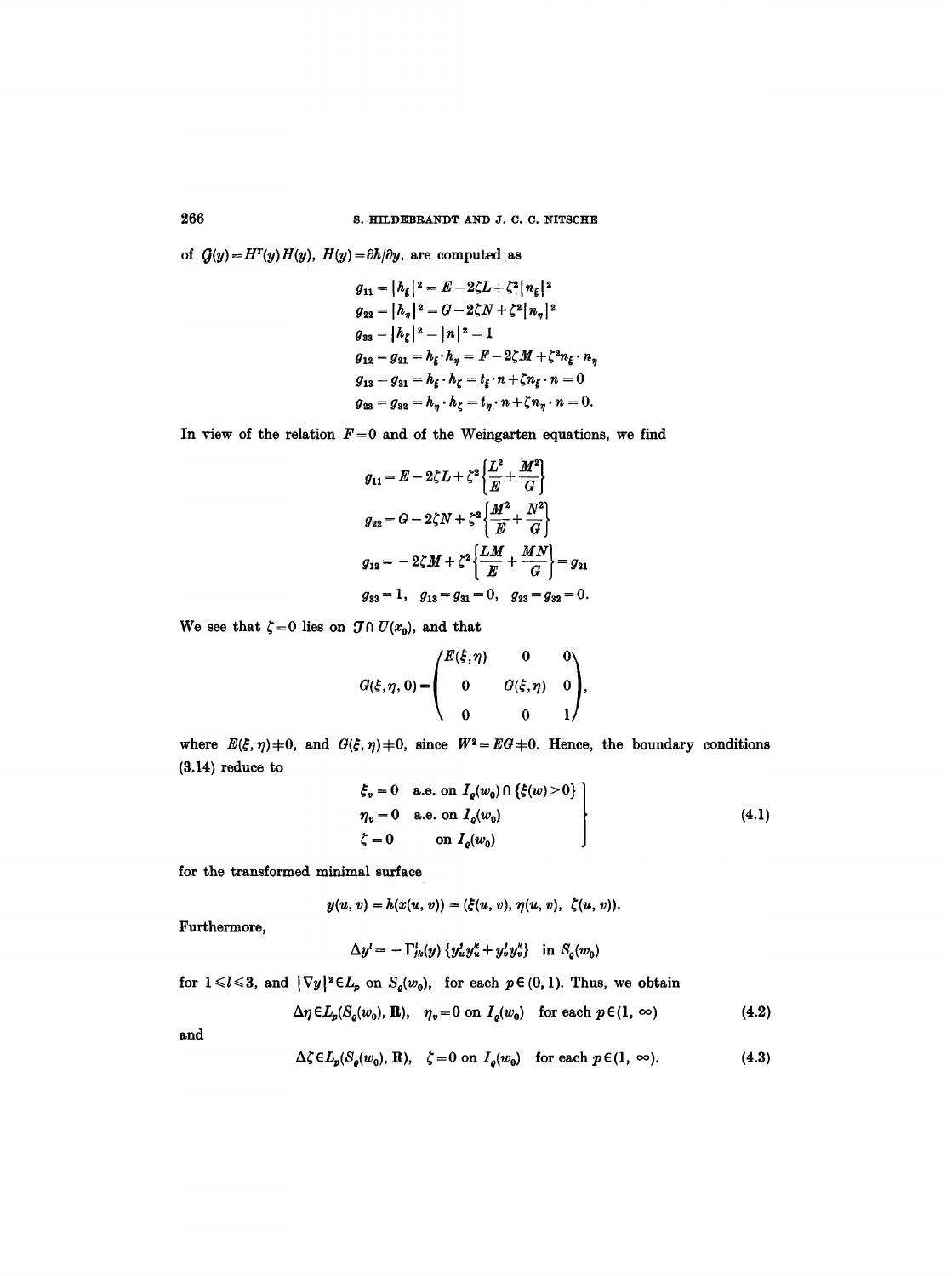Well known potential-theoretic results yield that  $\eta(u, v)$  and  $\zeta(u, v)$  are in  $H_p^2$  on  $S_r(w_0)$ for each  $r \in (0, \rho)$ , and every  $p \in (1, \infty)$ . Then we infer from Sobolev's embedding theorem that  $\eta(u, v)$  and  $\zeta(u, v)$  are of the regularity class  $C^{1+\alpha}(\overline{S_r(w_0)}, \mathbf{R})$  for each  $\alpha \in (0, 1)$ , and  $0 < r < \rho$ .

We still need an information about the first derivatives of  $\xi(u, v)$ , however. We know that

$$
\Delta \xi \in L_p(S_o(w_0), R) \quad \text{for all } p \in (1, \infty)
$$

and that

$$
\xi = 0
$$
 on  $I'_e(w_0)$ ,  $\xi_v = 0$  on  $I''_e(w_0)$ ,

where

$$
I'_{\varrho}(w_0) = \{ w \in I_{\varrho}(w_0), \ \xi(w) = 0 \}, \quad I''_{\varrho}(w_0) = I_{\varrho}(w_0) - I'_{\varrho}(w_0).
$$

While it seems to be impossible to draw any conclusions from these relations, we can fortunately still exploit the conformality relations (3.5) which can be written in the form

$$
y_w \cdot \mathcal{G}(y) \, y_w = 0, \quad \frac{\partial}{\partial w} = \frac{1}{2} \left( \frac{\partial}{\partial u} - i \frac{\partial}{\partial v} \right). \tag{4.4}
$$

Since

$$
g_{13} = g_{31} = g_{23} = g_{32} = 0, \quad g_{33} = 1,
$$
  

$$
g_{11}(y)\xi_w^2 + 2g_{12}(y)\xi_w \cdot \eta_w + g_{22}(y)\eta_w^2 + \zeta_w^2 = 0.
$$
 (4.5)

If  $\rho > 0$  is sufficiently small, then  $y(w)$  is sufficiently close to  $(0, 0, 0)$ ; consequently,  $g_{11}(y(w))$  is close to  $E(\xi(w), \eta(w))$ , and therefore,  $g_{11}(y(w)) \ge c > 0$  for some number c, provided that  $w \in \overline{S_n(w_0)}$ .

Set

(4.4) becomes

$$
f(w) = \xi_w + \frac{g_{13}(y)}{g_{11}(y)} \eta_w, \quad y = y(w).
$$
 (4.6)

We see from (4.5) that

$$
f^{2}(w) = \left\{\frac{g_{12}(y)}{g_{11}(y)}\eta_{w}\right\}^{2} - \frac{g_{22}(y)}{g_{11}(y)}\eta_{w}^{2} - \frac{1}{g_{11}(y)}\zeta_{w}^{2}.
$$
 (4.7)

Since  $\eta_w$  and  $\zeta_w$  are continuous on  $\overline{S_r(w_0)}$  for  $0 < r < \rho$ , (4.6) and (4.7) imply that  $f(w)$  is a complex valued, continuous function on the open, connected set  $\Omega = S_r(w_0)$  and that the square of  $f(w)$  is continuous on  $\overline{\Omega}$ . With the help of the following lemma of E. Heinz (cf. [8], [9]) it will be seen that  $f(w)$  is continuous in the closure  $\overline{S_r(w_0)}$ .

LEMMA. Let  $f(w)$  be a complex valued continuous function on an open connected set  $\Omega$ *in C, such that*  $f^2(w)$  *has a continuous extension to*  $\overline{\Omega}$ *. Then also*  $f(w)$  *can be extended continuously to*  $\overline{\Omega}$  provided that  $\partial \Omega$  is non-degenerate, that is, for every  $w_0 \in \partial \Omega$  there exists a  $\delta > 0$  such that  $\Omega_{\delta}(w_0) = \Omega \cap B_{\delta}(w_0)$  is connected.

18 -792908 *Acta mathematica* 143. lmprim6 le 28 D6cembre 1979.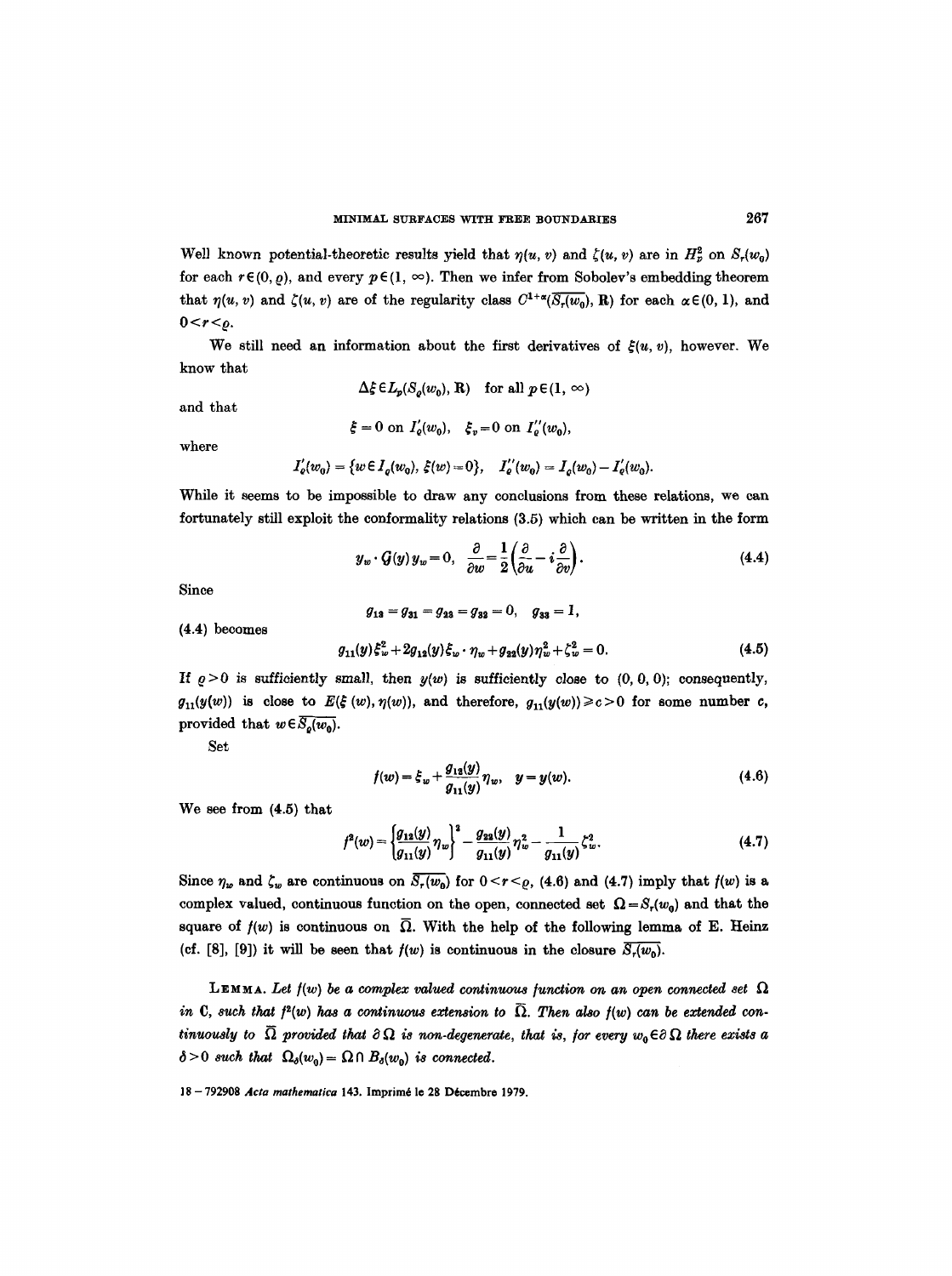*Proof.* Let  $w_0$  be an arbitrary point on  $\partial \Omega$ . Then, there exists an  $\alpha \in \mathbb{C}$  such that  $f^2(w) \rightarrow \alpha$  as  $w \rightarrow w_0$ . If  $\alpha = 0$  then  $|f(w)|^2 \rightarrow 0$ , and also  $f(w) \rightarrow 0$  as  $w \rightarrow w_0$ . If  $\alpha = 0$ , set  $\alpha = \beta^2$ for some  $\beta \in \mathbb{C}$ ,  $\beta = 0$ . Pick an  $\varepsilon > 0$  such that  $0 < \varepsilon < |\beta|$ . There is a  $\delta > 0$  such that  $\Omega_{\delta}(w_0)$  is connected, and that  $f(w)$  maps the set  $\Omega_{\delta}(w_0)$  into the disconnected set  $B_{\varepsilon}(\beta) + B_{\varepsilon}(-\beta)$ . Since  $f(w)$  is continuous on  $\Omega$ , the image set  $f[\Omega_{\delta}(w_0)]$  is connected, and therefore already contained in one of the discs  $B_s(\beta)$ ,  $B_s(-\beta)$ . Thus,  $\lim_{w\to w_0} f(w)$  exists and is equal to  $\beta$  or  $-\beta$ . We now define a function  $F(w)$  in the following way:

$$
F(w) = \begin{cases} f(w), & w \in \Omega \\ \lim_{\substack{\tilde{w} \to w \\ \tilde{w} \in \Omega}} f(\tilde{w}), & w \in \partial\Omega \end{cases}
$$

This function, an extension of  $f(w)$ , is continuous in  $\overline{\Omega}$ . The lemma is proved.

From the continuity of  $f(w)$  it now follows from (4.6) that  $\xi_w$  is continuous in  $\overline{S_r(w_0)}$ . Thus  $y(w)$  belongs to class  $C^1$  in  $\overline{S_r(w_0)}$ . Since  $w_0$  is an arbitrary point on I, we finally see that  $x(w) \in C^1(B \cup I, \mathbb{R}^3)$ .

We summarize the results of section 4:

THEOREM 3. *Suppose that the assumptions o/ Theorem 2 are satls/ied. Then every solution of problem*  $\mathcal{D}(\Gamma, S)$  *belongs to the regularity class C<sup>1</sup>(B*  $\cup$  *I, R<sup>3</sup>).* 

## **5. Asymptotic expansions around branch points on the free boundary**

We continue to employ the notations and assumptions of section 4.

It follows from (4.6) and (4.7) that, for sufficiently small  $\rho > 0$ , there is a number  $c_0 > 0$  such that

$$
|\nabla \xi|^{2} \leq c_{0} \{ |\nabla \eta|^{2} + |\nabla \zeta|^{2} \} \quad \text{on } \overline{S_{0}(w_{0})}.
$$
 (5.1)

By virtue of

$$
\Delta y^l=-\Gamma^l_{jk}(y)\{y^l_uy^k_u+y^l_vy^k_v\},\quad l\leqslant l\leqslant 3,
$$

therefore also

$$
|\Delta \eta| + |\Delta \zeta| \leq c \{ |\nabla \eta|^2 + |\nabla \zeta|^2 \} \quad \text{on } \overline{S_{\varrho}(w_0)}, \tag{5.2}
$$

where  $c > 0$  denotes another suitable constant.

Moreover, from (4.1),

$$
\eta_v = 0 \quad \text{and} \quad \zeta = 0 \quad \text{on} \quad I_o(w_0). \tag{5.3}
$$

Denote by  $\bar{w} = u - iv$  the image point of the point  $w = u + iv$  under a reflection on the real axis. We know that  $\eta$  and  $\zeta$  lie in  $C^1(\overline{S_o(w_0)}, \mathbb{R}^3)$  provided that  $\rho > 0$  is sufficiently small. Thus it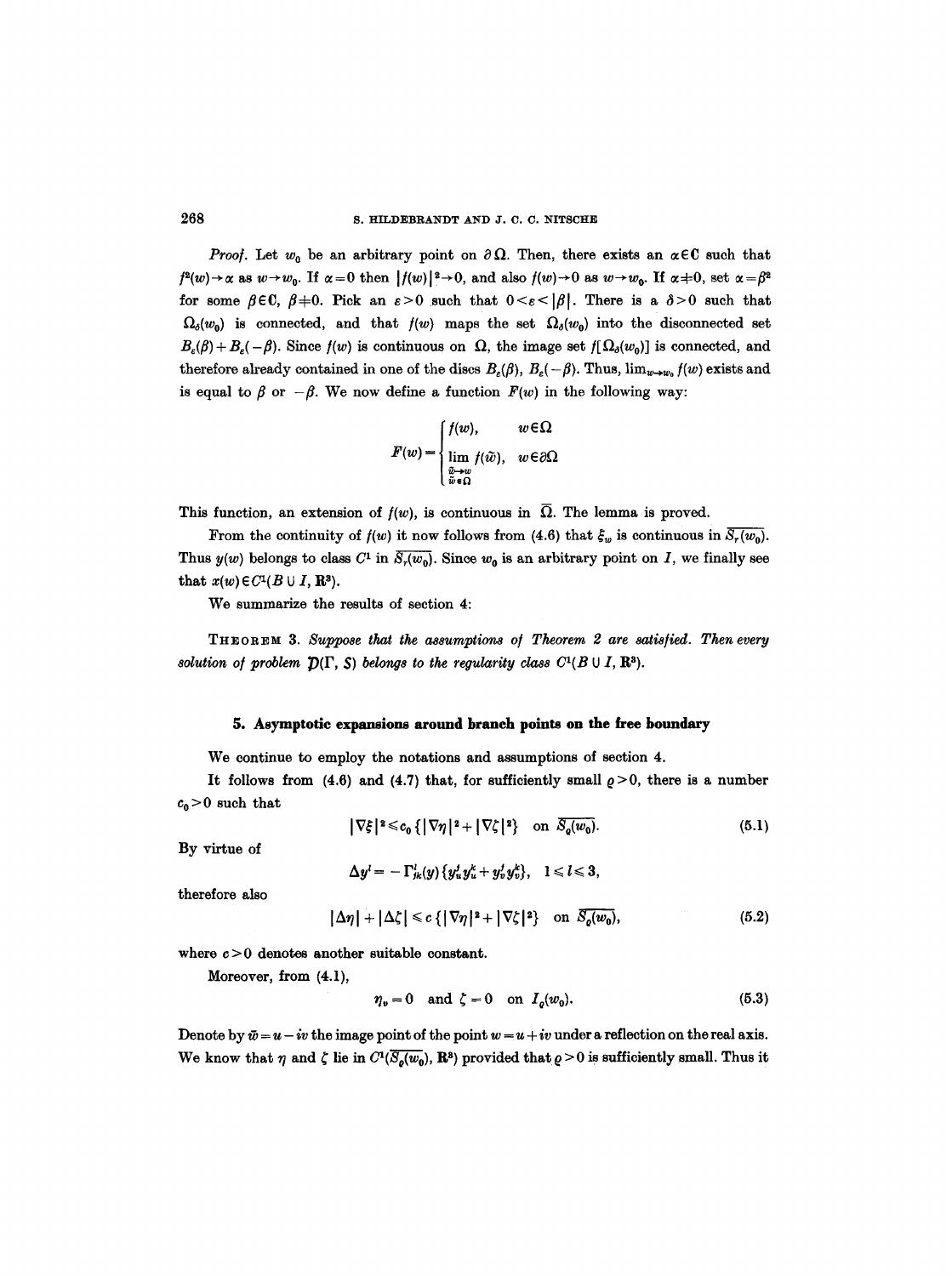follows from (5.3) that  $\eta(w)$  and  $\zeta(w)$  can be extended as  $C^1$ -functions  $H(w)$ ,  $Z(w)$  across the real axis onto  $\overline{B_o(w_0)}$  by the definitions

and

$$
H(w) = \begin{cases} \eta(w) & \text{if } w \in S_0(w_0), \\ \eta(\bar{w}) & \text{if } \bar{w} \in \overline{S_0(w_0)}, \end{cases}
$$

$$
Z(w) = \begin{cases} \zeta(w) & \text{if } w \in \overline{S_0(w_0)}, \\ -\zeta(\bar{w}) & \text{if } \bar{w} \in \overline{S_0(w_0)}. \end{cases}
$$

The vector valued function

 $Y(w) = (H(w), Z(w))$ 

has continuous first derivatives on  $\overline{B_o(w_0)}$ , and continuous second derivatives on  $B<sub>0</sub>(w<sub>0</sub>) - I<sub>0</sub>(w<sub>0</sub>)$ . The second derivatives are in  $L_p$  on  $B<sub>0</sub>(w<sub>0</sub>)$  for each  $p \in (1, \infty)$ . (5.2) implies that  $Y_{w\overline{w}} = \frac{1}{4}\Delta Y$  is essentially bounded on  $B_o(w_0)$ , and that

$$
|Y_{w\overline{w}}| \leq k |Y_w| \quad \text{on} \ \ B_0(w_0) - I_0(w_0) \tag{5.4}
$$

for some constant  $k > 0$ .

On the other hand, a well known application of the Gauss integration formula yields the identity

$$
\frac{1}{2i}\oint_{\partial D}Y_w \cdot \varphi dw = \iint_D \left(Y_w \cdot \varphi_{\overline{w}} + Y_{w\overline{w}} \cdot \varphi\right) du dv \tag{5.5}
$$

for each domain  $\mathcal D$  in  $B_o(w_0)$  with piecewise smooth boundary, and for all  $\varphi \in C^1(\overline{\mathcal D}, \mathbb C^2)$ . On account of  $(5.4)$ , we derive from  $(5.5)$  the inequality

$$
\left|\oint_{\partial \mathcal{D}} Y_w \cdot \varphi \, dw \right| \leq 2 \iint_{\mathcal{D}} |Y_w| \left\{ |\varphi_v| + k |\varphi| \right\} du \, dv \quad \text{for all } \varphi \in C^1(\overline{D}, \mathbb{C}^2). \tag{5.6}
$$

As in [8]. p. 103 or [15]. p. 331 the technique of P. Hartman and A. Wintner [7] can be applied to (5.6). Hence, if  $Y_w(w_0) = 0$ , and if  $Y_w \neq 0$ , then there exists a vector  $A = (a^2, a^3) \in \mathbb{C}^2$ with  $A + 0$ , and an integer  $\nu \ge 1$  such that

$$
Y_w(w) = A(w - w_0)^* + o(|w - w_0|^*) \quad \text{as } w \to w_0. \tag{5.7}
$$

Let us consider now a boundary branch point  $w_0 \in I$  of  $x(u, v)$ , that is,

$$
x_u(w_0) = 0
$$
 and  $x_v(w_0) = 0$ .

Then  $y_w(w_0)=0$ , and in particular,  $Y_w(w_0)=0$ .

Since the branch points  $w \in B$  of  $x(u, v)$  are isolated, we have  $x_w \neq 0$  on each open subset of *B*. It follows from (4.5), that also  $Y_w \not\equiv 0$  on each open subset of  $B_o(w_0)$ . Thus the Hartman-Wintner device can be applied, to obtain (5.7).

We now consider the function

$$
h(w)=(w-w_0)^{-\nu}f(w);
$$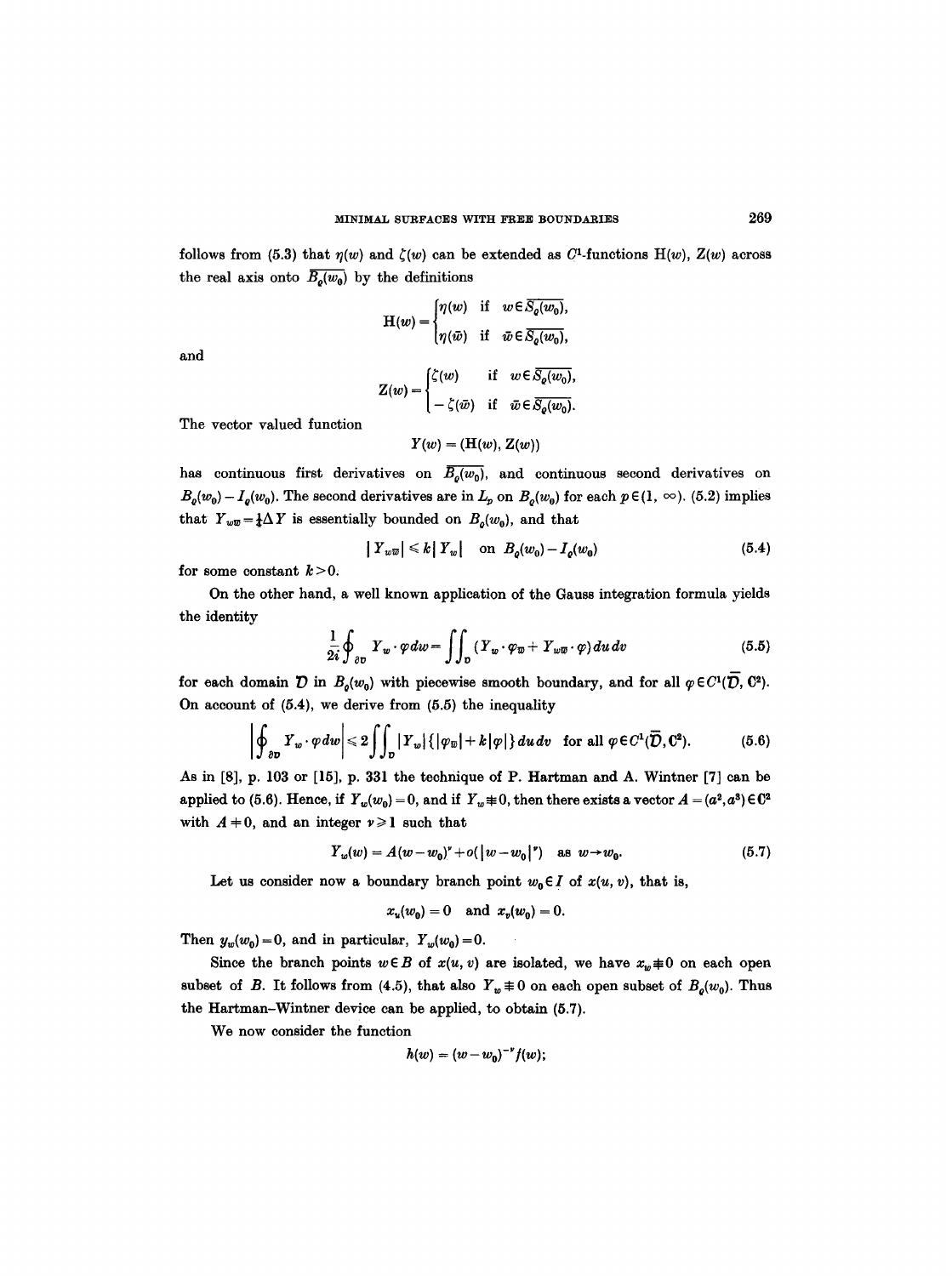$h(w)$  is continuous on  $\{w; 0 \leq |w - w_0| \leq \varrho\}$ ,  $f(w)$  being defined by (4.6). Note that  $y(w_0) = 0$ , and that

$$
G(0) = \begin{pmatrix} E & 0 & 0 \\ 0 & G & 0 \\ 0 & 0 & 1 \end{pmatrix}_{\xi=0, \eta=0.}
$$

In view of (4.7) and (5.7) the limit  $\lim_{w\to w_0} h^2(w)$  exists. Applying the lemma of section 4, we see that also  $\lim_{w\to w_0} h(w)$  exists. Set

$$
a^{1} = \lim_{w \to w_{0}} h(w) = \lim_{w \to w_{0}} (w - w_{0})^{-\nu} \xi_{w}(w).
$$
 (5.8)

Then it follows from (4.7) and (5.7) that

$$
y_w(w) = a(w - w_0)^v + o(|w - w_0|^v) \quad \text{as } w \to w_0 \tag{5.9}
$$

where  $a = (a^1, a^2, a^3) \pm 0$  is a vector in  $\mathbb{C}^3$  which satisfies

$$
g_{jk}(0)a^{j}a^{k} = 0.
$$
 (5.10)

Since

$$
x_w = H(y) y_w, \quad H = \frac{\partial h}{\partial y}, \tag{5.11}
$$

we obtain the following result:

THEOREM 4. Suppose that the assumptions of Theorem 2 are satisfied. Let  $w_0 \in I$  be a *branch point of a solution*  $x(u, v) = x(w)$  of  $\mathcal{D}(\Gamma, S)$  *on the free boundary. Then there exist a vector*  $b = (b^1, b^2, b^3) \in \mathbb{C}^3$  *with*  $|b| \to 0$  *and* 

$$
b \cdot b = 0, \tag{5.12}
$$

*and an integer*  $\nu \ge 1$ *, such that* 

$$
x_w(w) = b(w - w_0)^* + o(|w - w_0|^*) \quad \text{as } w \to w_0. \tag{5.13}
$$

A geometric consequence of (5.13) is the following. Let

$$
2b = \alpha - i\beta, \quad \text{where } \alpha, \beta \in \mathbb{R}^3. \tag{5.14}
$$

By (5.12),

$$
|\alpha| = |\beta| + 0, \quad \alpha \cdot \beta = 0. \tag{5.15}
$$

For  $w_0 = u_0 \in I$  and  $w \to w_0$  we have

$$
x_u(w) = \alpha \text{ Re } (w - w_0)^{\nu} + \beta \text{ Im } (w - w_0)^{\nu} + o(|w - w_0|^{\nu})
$$
(5.16)  

$$
x_v(w) = -\alpha \text{ Im } (w - w_0)^{\nu} + \beta \text{ Re } (w - w_0)^{\nu} + o(|w - w_0|^{\nu})
$$

and therefore

$$
x_u(w) \wedge x_v(w) = (\alpha \wedge \beta) |w - w_0|^{2\nu} + o(|w - w_0|^{2\nu}). \tag{5.17}
$$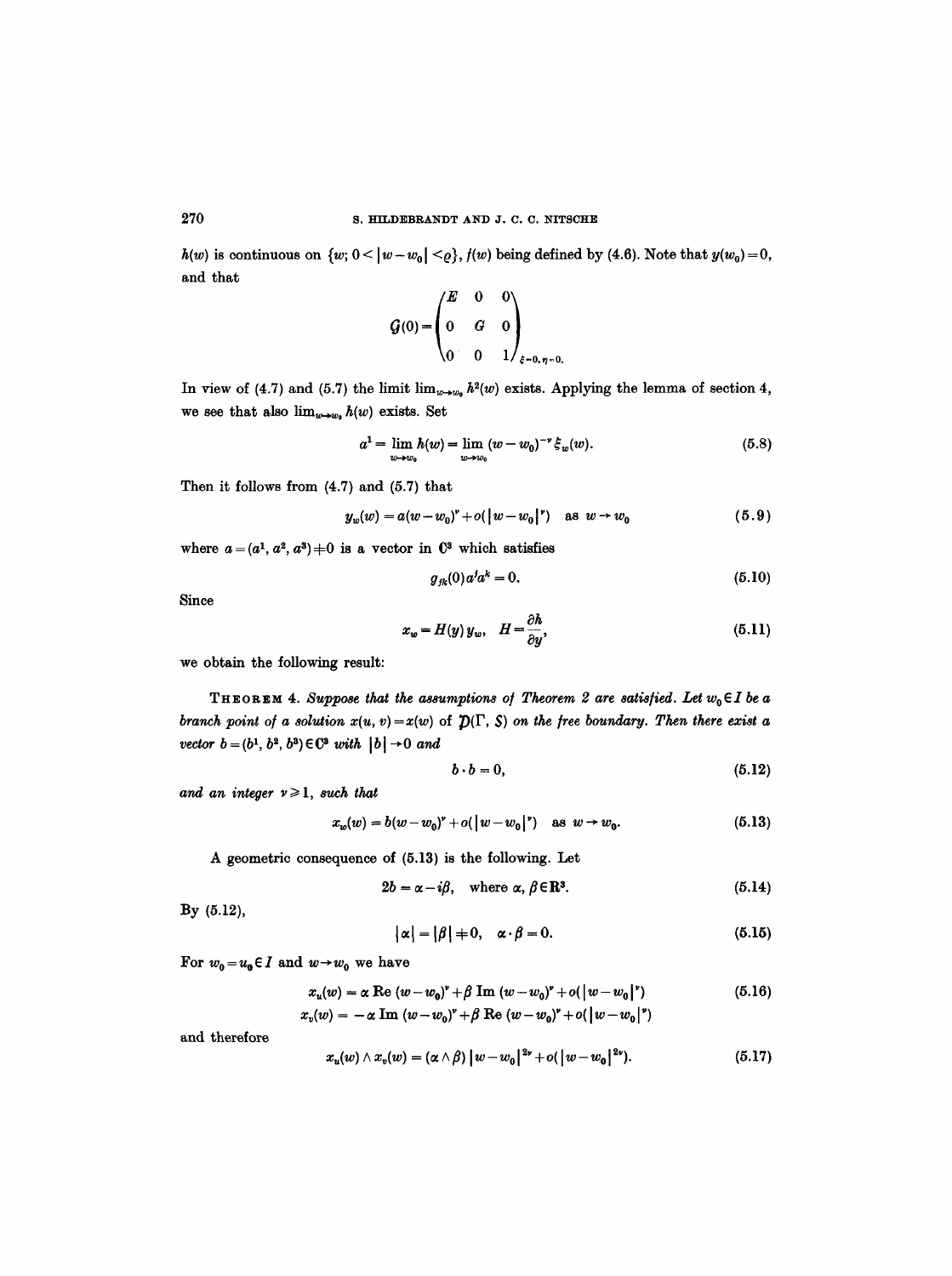Denote by

$$
\mathfrak{R}(w) = \frac{x_u(w) \wedge x_v(w)}{|x_u(w) \wedge x_v(w)|}, \quad w \neq w_0,
$$
\n(5.18)

the unit normal vector of the minimal surface  $x(w)$ . Then  $\mathcal{H}(w)$  converges to a limit vector as  $w \rightarrow w_0$ . In fact,

$$
\lim_{w\to w_0}\Re(w)=\frac{\alpha\wedge\beta}{|\alpha\wedge\beta|}.
$$
\n(5.19)

Therefore, the tangent plane of the minimal surface  $x(w)$  tends to a limiting position as w tends to the branch point  $w_0$  on the free boundary  $w_0$ .

We further consider the trace  $x(u, 0)$  on the supporting surface  $S$ . By (5.16),

$$
x_u(u, 0) = \alpha (u - u_0)^{\nu} + o(|u - u_0|^{\nu}) \quad \text{as } u \to u_0. \tag{5.20}
$$

Then we obtain for the tangent vector

$$
\mathfrak{T}(u) = \frac{x_u(u,0)}{|x_u(u,0)|} \tag{5.21}
$$

of the trace curve  $x(u, 0)$  the asymptotic representation

$$
\mathfrak{T}(u) = \frac{\alpha}{|\alpha|} \left( \frac{u - u_0}{|u - u_0|} \right)^{\nu} + o(1) \quad \text{as } u \to u_0. \tag{5.22}
$$

Therefore, the non-oriented tangent moves continuously through a boundary branch point while the oriented tangent is continuous for branch points of even order  $\nu$ , but, for branch points of odd order, the tangent direction jumps by 180 degrees.

### **Acknowledgement**

The preceding research was supported in part by the Deutsche Forschungsgemeinschaft through the Sonderforschungsbereich 72 at the University Bonn and by the National Science Foundation through Grant No. MCS 77.00950.

#### **References**

- [1]. COURANT, R., The existence of minimal surfaces of given topological structure under prescribed boundary conditions. *Acta Math.,* 72 (1940), 51-98.
- [2]. -- *DirichleFs principle, con/ormal mapping, and minimal sur/aces.* Interscience, New York, 1950.
- [3]. FREHSE, J., On variational inequalities with lower dimensional obstacles. Bonn 1976, preprint no. 114, Sonderforschungsbereich 72.